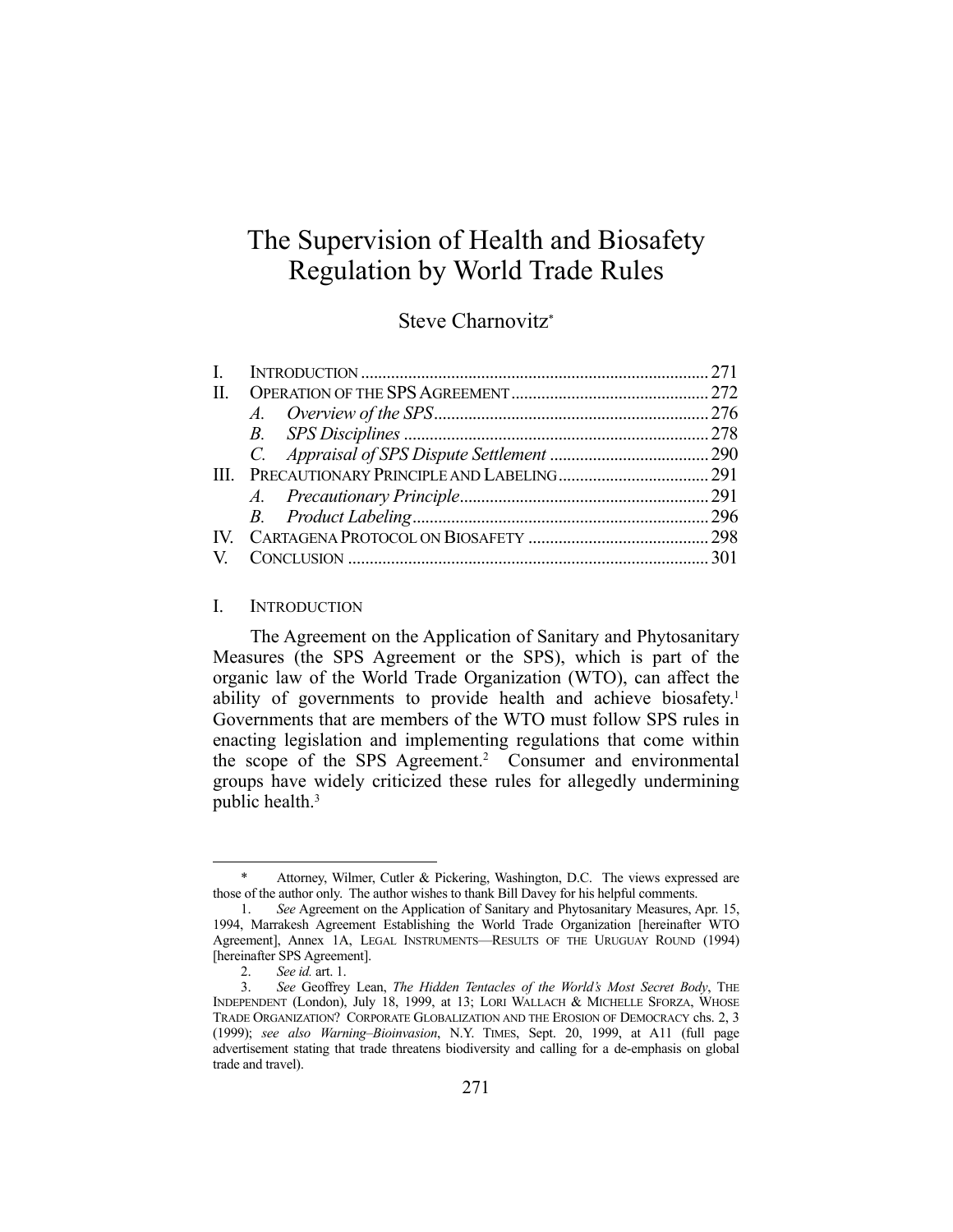This Article proceeds in the following way. The next part (Part II) reviews the operation of the SPS Agreement. Part III then briefly examines two important policy issues—the precautionary principle and product labeling. Part IV gives an overview of the new Cartagena Protocol on Biosafety. This Article concludes in Part V that, while there are legitimate concerns about whether the SPS interferes too much in health policy, a comprehensive evaluation of the SPS aimed at seeking major revisions is premature.

#### II. OPERATION OF THE SPS AGREEMENT

 Concerns about unjustified sanitary measures go back many decades. The League of Nations examined this problem with a view toward using science to determine the validity of trade bans.4 However, no multilateral discipline ensued until 1947, when the General Agreement on Tariffs and Trade (GATT) was established.<sup>5</sup> Although GATT rules were intended to prohibit sanitation-based import bans that were disguised restrictions to trade, these rules were hardly ever tested.<sup>6</sup> Instead, a GATT Standards Code was written in 1979,<sup>7</sup> and when that proved inadequate, a new effort to draft a separate SPS agreement was begun in the late 1980s.<sup>8</sup>

 The SPS builds on the GATT in many ways. Perhaps the most important addition is the discipline on domestic measures.<sup>9</sup> Under the GATT, a domestic health standard impeding an import was held only to the principle of "national treatment."10 So long as the import was treated no less favorably than the domestic product, it did not matter how flimsy the justification was for the domestic standard.<sup>11</sup> As will be explained below, the SPS subjects non-discriminatory domestic

 <sup>4.</sup> *See, e.g.*, *International Conference for the Abolition of Import and Export Prohibitions and Restrictions, Proceedings of the Conference*, League of Nations Doc. C.21.M.12 1928 II, pt. I.B., at 45 (1928).

 <sup>5.</sup> General Agreement on Tariffs and Trade, Oct. 30, 1947, 61 Stat. A-11, T.I.A.S. 1700, 55 U.N.T.S. 194. For the current (1994) GATT, see the WTO Agreement, *supra* note 1, Annex 1A, LEGAL INSTRUMENTS—RESULTS OF THE URUGUAY ROUND (1994) [hereinafter GATT].

 <sup>6.</sup> *See* 1 WORLD TRADE ORGANIZATION, GUIDE TO GATT LAW AND PRACTICE 565–66 (6th ed. 1995) (discussing the drafting history of GATT Article XX, which anticipated consultation with international scientific agencies).

 <sup>7.</sup> *See* Agreement on Technical Barriers to Trade, Apr. 12, 1979, 1186 U.N.T.S. 276, GATT B.I.S.D. (26th Supp.) at 8 (1980).

 <sup>8.</sup> *See* GATT Decisions Adopted at the Mid-Term Review of the Uruguay Round, July 1989, 28 I.L.M. 1023, 1028 (1989).

 <sup>9.</sup> *See* SPS Agreement, *supra* note 1. Domestic measures regulate activities within a country and may be applied similarly to imported products. By contrast, a trade measure applies only to imported products.

 <sup>10.</sup> GATT, *supra* note 5, art. 3.

 <sup>11.</sup> *See id.*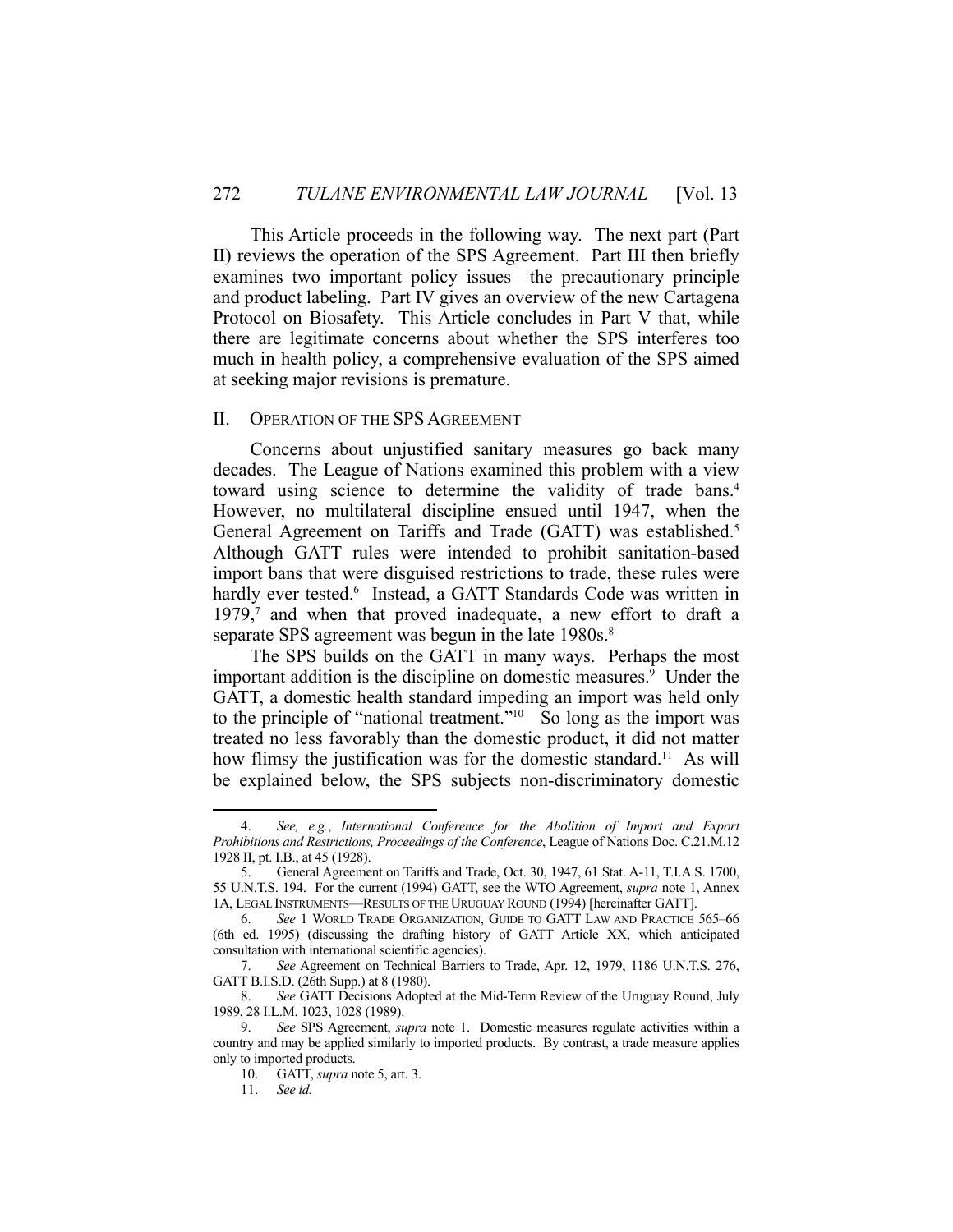measures to supervision whenever they affect trade. Because the SPS has more stringent disciplines than the GATT, the health exception in GATT Article XX(b) is not available to a government as a defense in an SPS lawsuit.<sup>12</sup>

 As of April 2000, WTO panels and the WTO Appellate Body (the Appellate Body) have handed down three SPS judgments.13 In all three cases, the defendant government employing the health measure lost.<sup>14</sup> Two of the disputes involved "sanitary" measures focusing on

 <sup>12.</sup> *See* WTO, *supra* note 1, Annex 1A, General Interpretative Note.

<sup>13.</sup> *See* WTO Appellate Body Report, EC Measures Concerning Meat and Meat Products (Hormones), AB-1997-4, WT/DS26/AB/R, WT/DS48/AB/R (Jan. 16, 1998) [hereinafter Appellate Body Hormones Decision], *available at* (visited June 10, 2000) <http://www.wto.org/dispute/distab.htm>; WTO Appellate Body Report, Australia—Measures Affecting Importation of Salmon, AB-1998-5, WT/DS18/AB/R (Oct. 20, 1998) [hereinafter Appellate Body Salmon Decision], *available at* (visited June 10, 2000) <http://www.wto.org/dispute/distab.htm>; WTO Appellate Body Report, Japan—Measures Affecting Agricultural Products, AB-1998-8, WT/DS76/AB/R (Feb. 22, 1999) [hereinafter Appellate Body Agricultural Products Decision], *available at* (visited June 10, 2000) <http://www.wto.org/dispute/distab.htm>. SPS rules are enforced through WTO dispute settlement procedures. *See* Understanding on Rules and Procedures Governing the Settlement of Disputes, Apr. 15, 1994, WTO Agreement, *supra* note 1, Annex 2, LEGAL INSTRUMENTS— RESULTS OF THE URUGUAY ROUND; 33 I.L.M. 1226 (1994); SPS Agreement, *supra* note 1, art. 11. If a WTO member government believes that another member is utilizing a health measure in violation of SPS rules, it can complain to the WTO. *See id.* A panel will be appointed to hear testimony from the plaintiff and defendant governments and then render a decision. *See id.* After the panel hands down its decision, it may be appealed to the WTO Appellate Body (as the first three SPS cases were). The Appellate Body then delivers a final decision within 90 days. *See id.* If the defendant government loses the case, it is asked by the WTO Council to bring its SPS measure into conformity with whatever SPS rule it was found to have violated. *See id.* If the government does not do so within a specified period of time, the WTO Council may authorize the complaining country to impose trade retaliation on the scofflaw government. *See id.* In all three SPS cases, the panels consulted scientific experts to reach a decision. *See* WTO Panel Report, EC Measures Concerning Meat and Meat Products (Hormones)—Complaint by the United States, WT/DS26/R/USA, pt. VI (Aug. 18, 1997) [hereinafter Hormones Panel Report—USA], *available at* (visited June 10, 2000) <http://www.wto.org/dispute/distab.htm>; *see* WTO Panel Report, EC Measures Concerning Meat and Meat Products (Hormones)—Complaint by Canada, WT/DS48/R/CAN, pt. VI (Aug. 18, 1997) [hereinafter Hormones Panel Report—Canada], *available at* (visited June 10, 2000) <http://www.wto.org/dispute/distab.htm>; WTO Panel Report, Australia—Measures Affecting Importation of Salmon, WT/DS18/R, pt. VI (June 12, 1998) [hereinafter Salmon Panel Report], *available at* (visited June 10, 2000) <http://www.wto.org/dispute/distab.htm>; WTO Panel Report, Japan—Measures Affecting Agricultural Products, AB-1998-8, WT/DS76/R, pt. VI (Oct. 27, 1998) [hereinafter Agricultural Products Panel Report], *available at* (visited June 10, 2000) <http://www.wto.org/dispute/ distab.htm>.

 <sup>14.</sup> *See* Appellate Body Hormones Decision, *supra* note 13, pt. XIV; Appellate Body Salmon Decision, *supra* note 13, pt. VII; Appellate Body Agricultural Products Decision, *supra* note 13, pt. VII.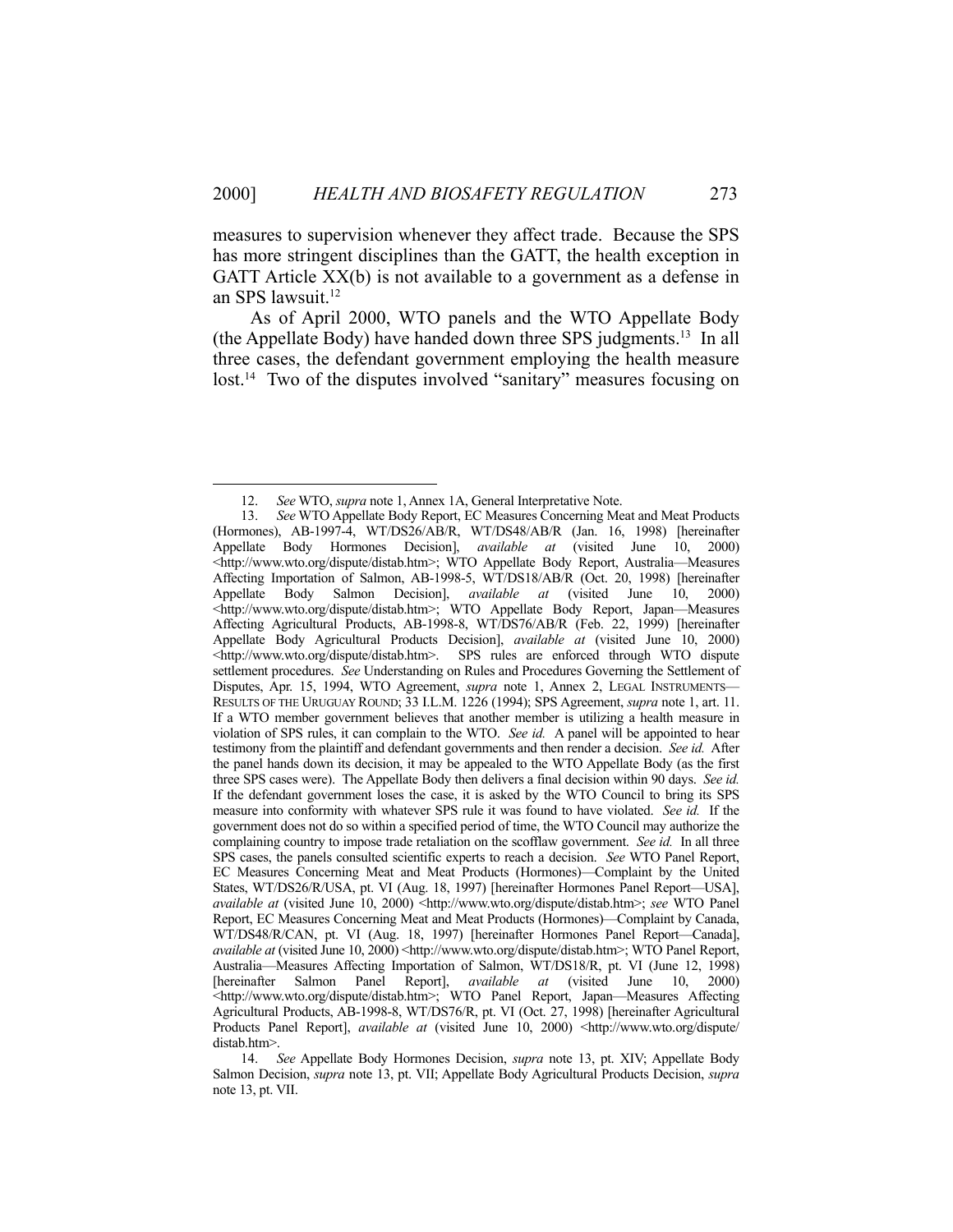food safety and on fishery ecology.15 One dispute involved "phytosanitary" measures focusing on agricultural disease.<sup>16</sup>

 The first case was *EC—Measures Concerning Meat and Meat Products (Hormones*).17 The United States and Canada complained against a ban (begun in 1989) by the European Communities (EC) on the importation of meat produced from cattle that had been injected with or fed growth hormones.<sup>18</sup> The EC had banned the use of six growth hormones in Europe to promote food safety and sought to keep out foreign meat produced with such hormones.<sup>19</sup> The rationale for the ban was that the hormones might be carcinogenic.<sup>20</sup> The Appellate Body ruled against the EC in January  $1998$ ;<sup>21</sup> an arbitrator gave the European Commission (the Commission) fifteen months to bring its law into conformity with SPS rules.<sup>22</sup> In mid-1999, the United States and Canada imposed trade retaliation against the European Union (EU) for failing to lift the ban against meat produced using growth hormones.<sup>23</sup> EU officials refuse to lift the ban on the grounds that consumers do not want to eat meat produced with hormones because it may be unsafe.<sup>24</sup>

 The second case was *Australia—Measures Affecting the Importation of Salmon (Salmon*).<sup>25</sup> Canada complained against an Australian ban (begun in 1975) on the importation of fresh, chilled, or frozen salmon (i.e., not heat-treated).<sup>26</sup> Australia had enacted this ban to prevent the introduction of exotic pathogens not present in Australia.27 The Appellate Body ruled against Australia in October 1998;28 an arbitrator gave Australia eight months to bring its

 <sup>15.</sup> *See* Appellate Body Hormones Decision, *supra* note 13; Appellate Body Salmon Decision, *supra* note 13.

 <sup>16.</sup> *See* Appellate Body Agricultural Products Decision, *supra* note 13.

 <sup>17.</sup> Appellate Body Hormones Decision, *supra* note 13.

 <sup>18.</sup> *See id.* paras. 2-5.

 <sup>19.</sup> *See id.*

 <sup>20.</sup> *See, e.g.*, Hormones Panel Report—Canada, *supra* note 13, paras. II.31(iii), III.6, IV.12, .19, .50, .67, .93, .128, .146.

 <sup>21.</sup> *See* Appellate Body Hormones Decision, *supra* note 13, pt. XIV.

 <sup>22.</sup> *See Overview of the State-of-Play of WTO Disputes*, pt. I, para. 9 (visited June 10, 2000) <http://www.wto.org/wto/dispute/bulletin.htm>.

 <sup>23.</sup> *See U.S., Canada Name Final EU Imports Targeted for Duties in Beef Dispute*, World Food Reg. Rev. (BNA), at 13-14 (Sept. 1999).

 <sup>24.</sup> *See* Alison Smith & Mike Smith, *Brussels Seeks Tougher Bans on Hormone-Treated Beef*, FIN.TIMES (London), May 25, 2000, at A1.

 <sup>25.</sup> Appellate Body Salmon Decision, *supra* note 13.

 <sup>26.</sup> *See id.* paras. 1-2.

 <sup>27.</sup> *See* Salmon Panel Report, *supra* note 13, paras. 2, 11.

 <sup>28.</sup> *See* Appellate Body Salmon Decision, *supra* note 13, pt. VII.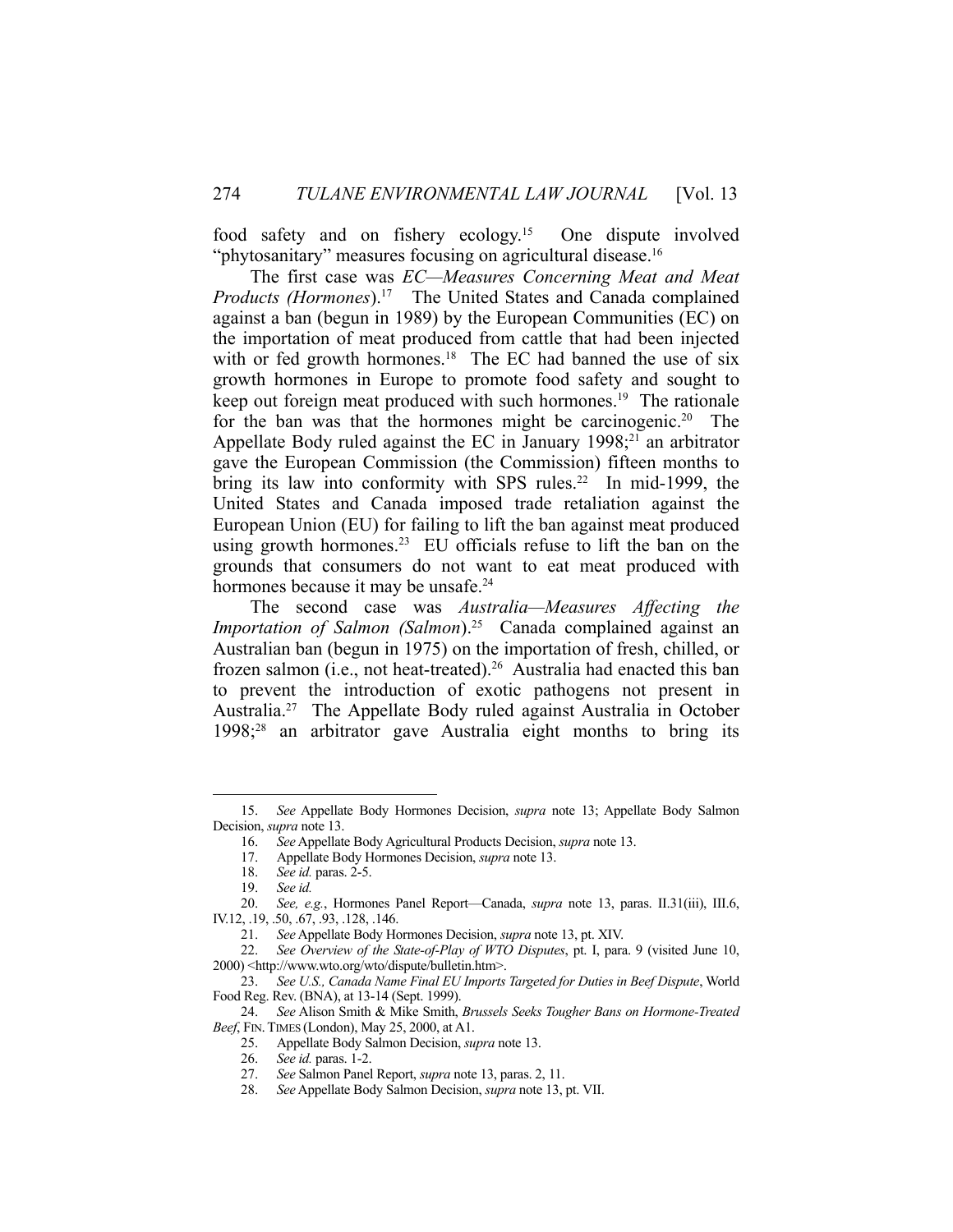regulation into conformity with SPS rules.<sup>29</sup> In February 2000, a WTO panel found that Australia failed to comply.<sup>30</sup> Canada then sought authority from the WTO to retaliate against Australia.<sup>31</sup> This pressure led to a settlement in May 2000, whereby Australia agreed to allow in Canadian salmon that meets sanitary processing standards.<sup>32</sup>

 The third case was *Japan—Measures Affecting Agricultural Products (Agricultural Products*).33 The United States complained about a Japanese phytosanitary measure (begun in 1950) that banned imports of apples, cherries, nectarines, and walnuts potentially infested with coddling moth. $34$  In 1987, Japan had provided for lifting this ban subject to certain quarantine and fumigation requirements which call for each variety of fruit to be individually tested.<sup>35</sup> It was this separate testing requirement that provoked the WTO dispute. 36 The Appellate Body ruled against Japan in February 1999.<sup>37</sup> Thereafter, Japan agreed to bring its regulation into conformity with SPS rules by the end of 1999, and has apparently done so.<sup>38</sup>

 The victory by the plaintiffs in these three disputes will surely lead to more such cases in the future.

 Disputes may be looming on issues such as antibiotics in animals and genetically modified (GM) organisms.<sup>39</sup> Even when the substance being regulated is unquestionably harmful (e.g., dioxin), disputes can occur over whether the regulatory response is broader or longer lasting than necessary.

 <sup>29.</sup> *See* WTO Arbitrator's Report, Australia—Measures Affecting Importation of Salmon, WT/DS18/9, para. 39 (Feb. 23, 1999), *available at* (visited June 10, 2000) <http://www.wto.org/dispute/distab.htm>.

 <sup>30.</sup> *See* WTO Panel Report, Australia—Measures Affecting Importation of Salmon— Recourse to Article 21.5 by Canada , WT/DS18/RW, para. 8.1 (Feb. 18, 2000) [hereinafter Australia Compliance Report], *available at* (visited June 10, 2000) <http://www.wto.org/ dispute/distab.htm>.

 <sup>31.</sup> *See Australia Faulted for Failure to Comply with Salmon Ruling*, World Food Reg. Rev. (BNA), at 17 (Apr. 2000).

 <sup>32.</sup> *See Australia, Canada Announce Salmon Dispute Settlement*, World Food Reg. Rev. (BNA), at 15-16 (June 2000).

 <sup>33.</sup> Appellate Body Agricultural Products Decision, *supra* note 13.

 <sup>34.</sup> *See* Agricultural Products Panel Report, *supra* note 13, paras. 3.1-.2.

 <sup>35.</sup> *See id.*, paras. 2.23-.24.

 <sup>36.</sup> *See id.*, para. 4.2.

 <sup>37.</sup> *See* Appellate Body Agricultural Products Decision, *supra* note 13, pt. VII.

 <sup>38.</sup> *See Overview of the State-of-Play of WTO Disputes*, pt. I, para. 20 (visited June 10, 2000) <http://www.wto.org/wto/dispute/bulletin.htm>.

 <sup>39.</sup> *See* Gary G. Yerkey, *International Trade: U.S. Considers Filing WTO Complaint Over EU Barriers to GMO Trade, USTR Says*, Daily Rep. for Execs. (BNA), at A-2 (June 25, 1999), *available in* Westlaw, BNA-DER Library, File No. 122 DER A-2, 1999; *Barshefsky Hints at Considering Possible Biotech Case Against EU*, Inside US Trade, at 12 (June 16, 2000).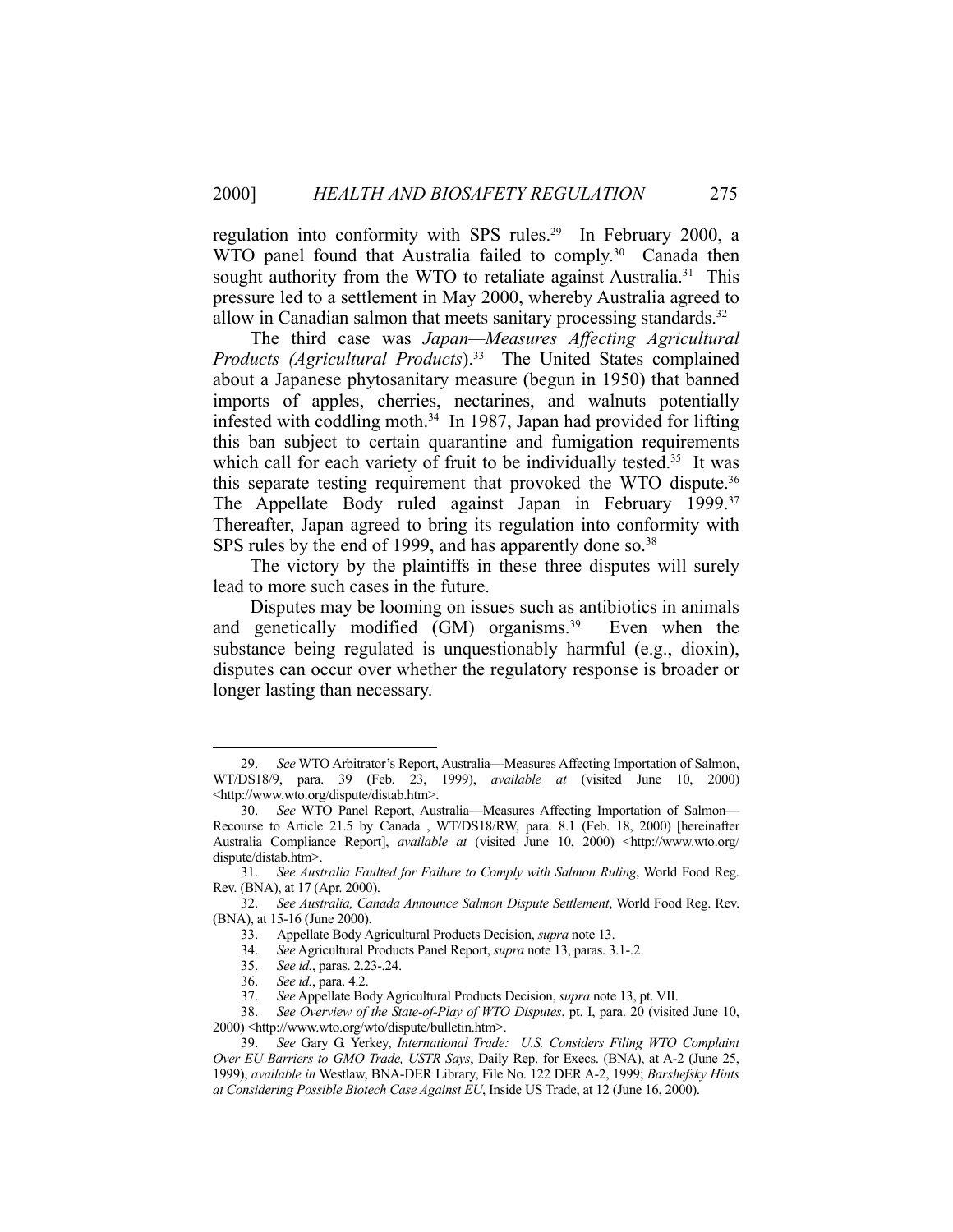#### *A. Overview of the SPS*

 The SPS is a trade agreement, not a health agreement. Although the preamble to the SPS takes note of a desire by governments to improve human and animal health, the SPS targets only the overuse of national health regulation. Thus, a government that abandoned all health regulations would not be in violation of the SPS. Governments do not violate the SPS by permitting exports unsafe for the foreign consumer.

 Consider food safety, for example. Even though world food trade is very important economically and nutritionally, the SPS contains no minimum standard for food safety or for applying science to the food production process. $40$  In other words, although a government can violate the SPS by using poor science to impose food safety regulation, a government cannot violate the SPS by neglecting science in failing to impose adequate food safety regulation.

 SPS rules apply only to sanitary and phytosanitary measures as defined in the Agreement.<sup>41</sup> In broad terms, the SPS pertains to laws that protect against exposure to pests (e.g., insects and weeds), disease-carrying organisms, disease-causing organisms, diseasecarrying animals or plants, and to laws restricting additives, contaminants, and toxins in food and feedstuffs.<sup>42</sup> For example, protection against pesticide residues in fruit is covered by the SPS because such residues are contaminants.<sup>43</sup> Protection against the entry of exotic species is covered if the species cause disease or are pests.44 On the other hand, many health or environmental risks are not covered; a law regulating the entry of drugs or cigarettes will usually not come within the terms of the SPS. Protection against (real or imagined) human health risks from bioengineered processed products is apparently not covered by the SPS because genetic modification is

 <sup>40.</sup> The SPS is sometimes erroneously characterized as an agreement about food safety. For example, in a speech in June 1999, President Bill Clinton said that "Presidents have used trade talks to protect interests in intellectual property and interest in food safety. I want Congress to give me the ability to use trade talks to protect the environment and the rights of workers, as well." Commencement Address at the University of Chicago in Chicago, Illinois, 35 WEEKLY COMP. PRES. DOC. 1098 (June 12, 1999). The comparison between trade-related intellectual property rules and SPS rules is an inapt one however, as the SPS does not provide any private right of action in national law, nor does it require adherence to international food safety standards.

 <sup>41.</sup> *See* SPS Agreement, *supra* note 1, Annex A, para. 1; *Agricultural Biotechnology in the New Round of WTO Negotiations*, *reprinted in* Inside US Trade, at 21-23 (Sept. 24, 1999).

 <sup>42.</sup> *See* SPS Agreement, *supra* note 1, Annex A.

 <sup>43.</sup> *See id.*

 <sup>44.</sup> *See id.*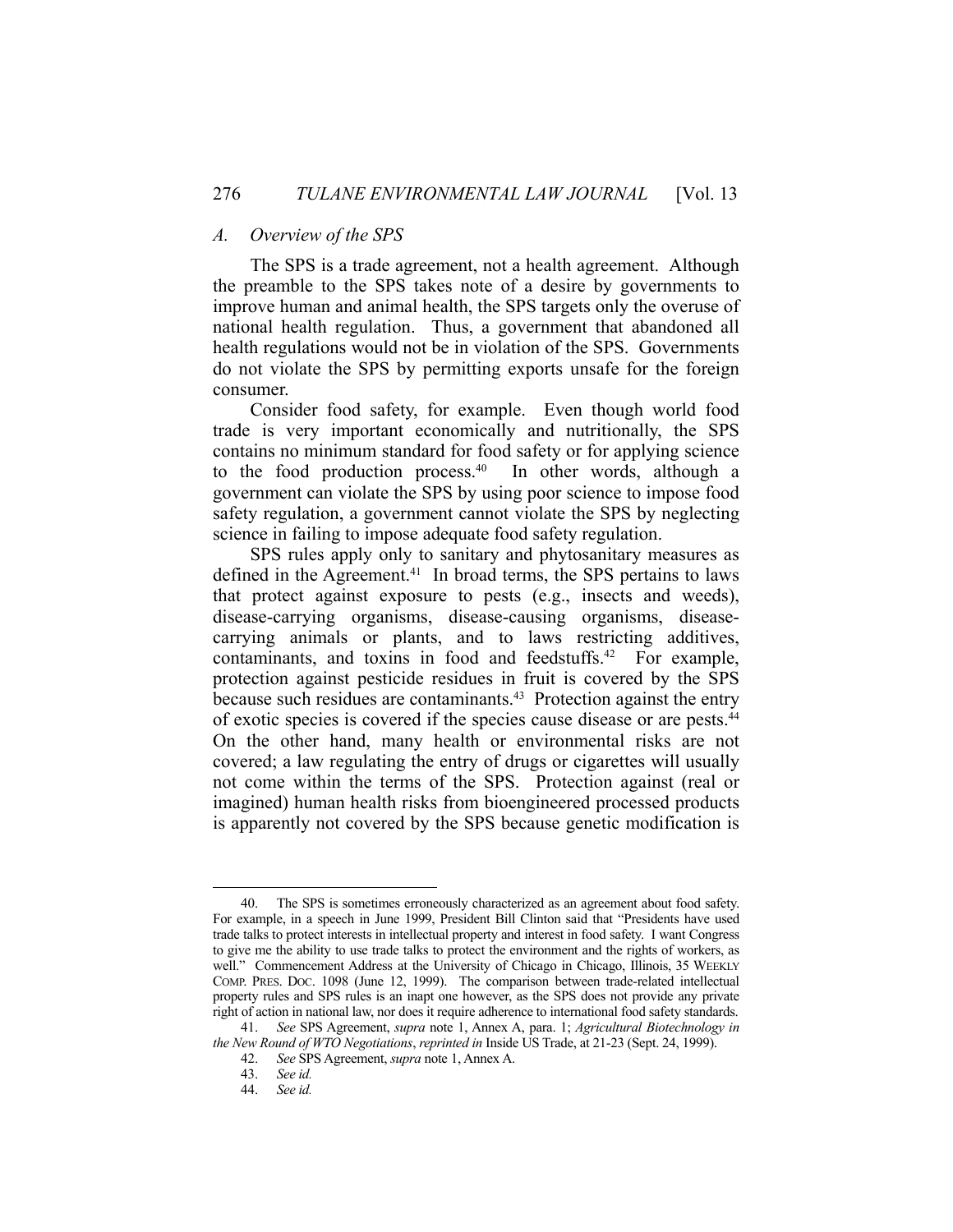not listed in the above categories.45 But the risk that bioengineered seeds might spread insect pests is covered by the SPS because the "spread of pests" is a listed SPS risk.<sup>46</sup>

 Whether a product is covered by the SPS has caused considerable confusion. If the SPS applies to a particular risk, then governments must not undertake health regulation prohibited by SPS rules.47 If the SPS does not cover a particular risk, then governments have no SPS obligations for that product or process. Governments are not necessarily prevented from regulating that risk; rather, the WTO will review such regulation under less onerous rules in the Agreement on Technical Barriers to Trade (the TBT Agreement or the TBT)<sup>48</sup> or the GATT.<sup>49</sup> The TBT Agreement does not supervise any measure covered by the SPS Agreement.<sup>50</sup>

 The SPS Agreement only pertains to health standards applied to imports.<sup>51</sup> Thus, a country imposing an unscientific domestic ban (e.g., on a pesticide residue) that did not apply to imports would not violate the SPS Agreement. Of course, this retained autonomy is unlikely to prevent trade conflict. Governments do not typically impose a health standard on domestic production while legally permitting imports that do not meet that standard.

 Before turning to the SPS rules, a brief discussion of the burden of proof and the standard of review may be helpful. As is typical in lawsuits, the initial burden lies with the plaintiff government lodging the complaint, which must establish a clear (i.e., prima facie) case of

 <sup>45.</sup> *See id.* The applicability of the SPS to GM products is complex. The SPS applies to "organisms," but this key term is not defined in the Agreement. Cereal in a carton is not an organism, but the cut grain used to make the cereal is an organism. Seeds are organisms.

Recently, the U.S. Congress passed the Trade and Development Act of 2000, Pub. L. No. 106-200. This statute contains a provision in section 409(b)(4) that establishes U.S. objectives in ongoing WTO negotiations regarding agriculture, one of which is to affirm that the SPS applies to new technology, including biotechnology.

 <sup>46.</sup> SPS Agreement, *supra* note 1, Annex A., para. 1(a). But the risk that GM seeds would injure insects is probably not covered by the SPS, which omits many nondisease ecological risks.

 <sup>47.</sup> WTO, WTO AGREEMENTS SERIES NO. 4, SANITARY & PHYTOSANITARY MEASURES 15- 16 (1998) [hereinafter WTO, SANITARY & PHYTOSANITARY MEASURES] .

 <sup>48.</sup> Agreement on Technical Barriers to Trade, Apr. 15, 1994, WTO Agreement, *supra*  note 1, Annex 1A, LEGAL INSTRUMENTS—RESULTS OF THE URUGUAY ROUND (1994) [hereinafter TBT Agreement].

 <sup>49.</sup> *See* WTO, SANITARY & PHYTOSANITARY MEASURES, *supra* note 47, at 15-16. The WTO Secretariat has devised a good flowchart showing how trade supervision is split between the SPS and the TBT, and how some regulations are not supervised by either. *See id.* Students of the SPS Agreement often get confused by thinking that the SPS is designed to permit certain regulations, and thus regulations not permitted are prohibited. This is wrong.

 <sup>50.</sup> *See* TBT Agreement, *supra* note 48, art. 1.4.

 <sup>51.</sup> *See* SPS Agreement, *supra* note 1, art. 1.1.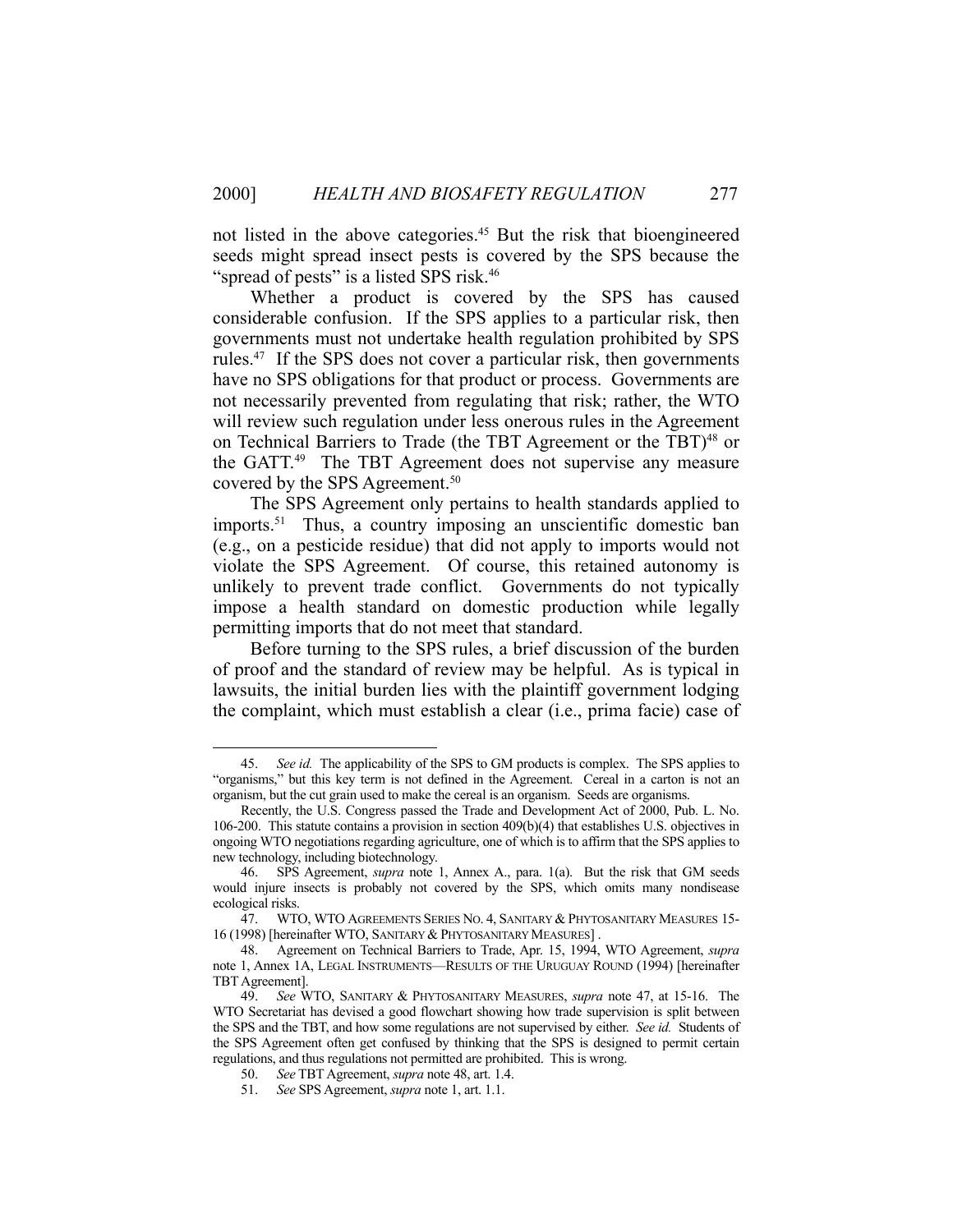inconsistency with SPS rules. $52$  Once that occurs, the defendant government employing the health measure has the burden to bring forward evidence and arguments to refute the allegation that it is violating a WTO rule.<sup>53</sup> The standard of review dictates whether the panel should be deferential to the regulatory or judicial authorities of the defendant country imposing the health measure. As can be seen in *Hormones*, the Appellate Body rejected the Commission's arguments for deference.<sup>54</sup> The Appellate Body stated that the role of the panel is to make an "objective assessment of the facts" relying on the evidence as presented by governments and outside experts.<sup>55</sup>

## *B. SPS Disciplines*

 The complex SPS rules can be abridged into eight disciplines and one exemption. This section will briefly discuss these rules drawing from the language of the SPS and, when available, WTO case law.56

The first SPS discipline is the science requirement.<sup>57</sup> SPS Article 2.2 states that governments "shall ensure that any sanitary or phytosanitary measure is applied only to the extent necessary to protect human, animal or plant life or health, is based on scientific principles, and is not maintained without sufficient scientific evidence."58 In *Agricultural Products*, the Appellate Body interpreted this provision to require "a rational or objective relationship between the SPS measure and the scientific evidence."59 The panel and Appellate Body concluded that Article 2.2 was being violated because Japan could not show that the quarantine and fumigation used for one variety of fruit or nut would be inadequate for other varieties.<sup>60</sup>

Although many commentators suggest that "sound science" is a requirement of the SPS Agreement, that term does not appear

 <sup>52.</sup> *See* Appellate Body Hormones Decision, *supra* note 13, paras. 98-109; Australia Compliance Report, *supra* note 30, para. 7.37.

 <sup>53.</sup> *See* Australia Compliance Report, *supra* note 30, para. 7.37.

 <sup>54.</sup> Appellate Body Hormones Decision, *supra* note 13, paras. 113-18.

 <sup>55.</sup> *Id.*

 <sup>56.</sup> It should be noted that the SPS is a comprehensive agreement containing many requirements not discussed in this article.

 <sup>57.</sup> *See* SPS Agreement, *supra* note 1, art. 2.2. For a good discussion of the role of science in trade agreements, see DAVID A. WIRTH, THE ROLE OF SCIENCE IN THE URUGUAY ROUND AND NAFTATRADE DISCIPLINES (1994).

 <sup>58.</sup> SPS Agreement, *supra* note 1, art. 2.2.

 <sup>59.</sup> Appellate Body Agricultural Products Decision, *supra* note 13, para. 84.

 <sup>60.</sup> *See id.*; Agricultural Products Panel Report, *supra* note 13, paras. 8.26-.27.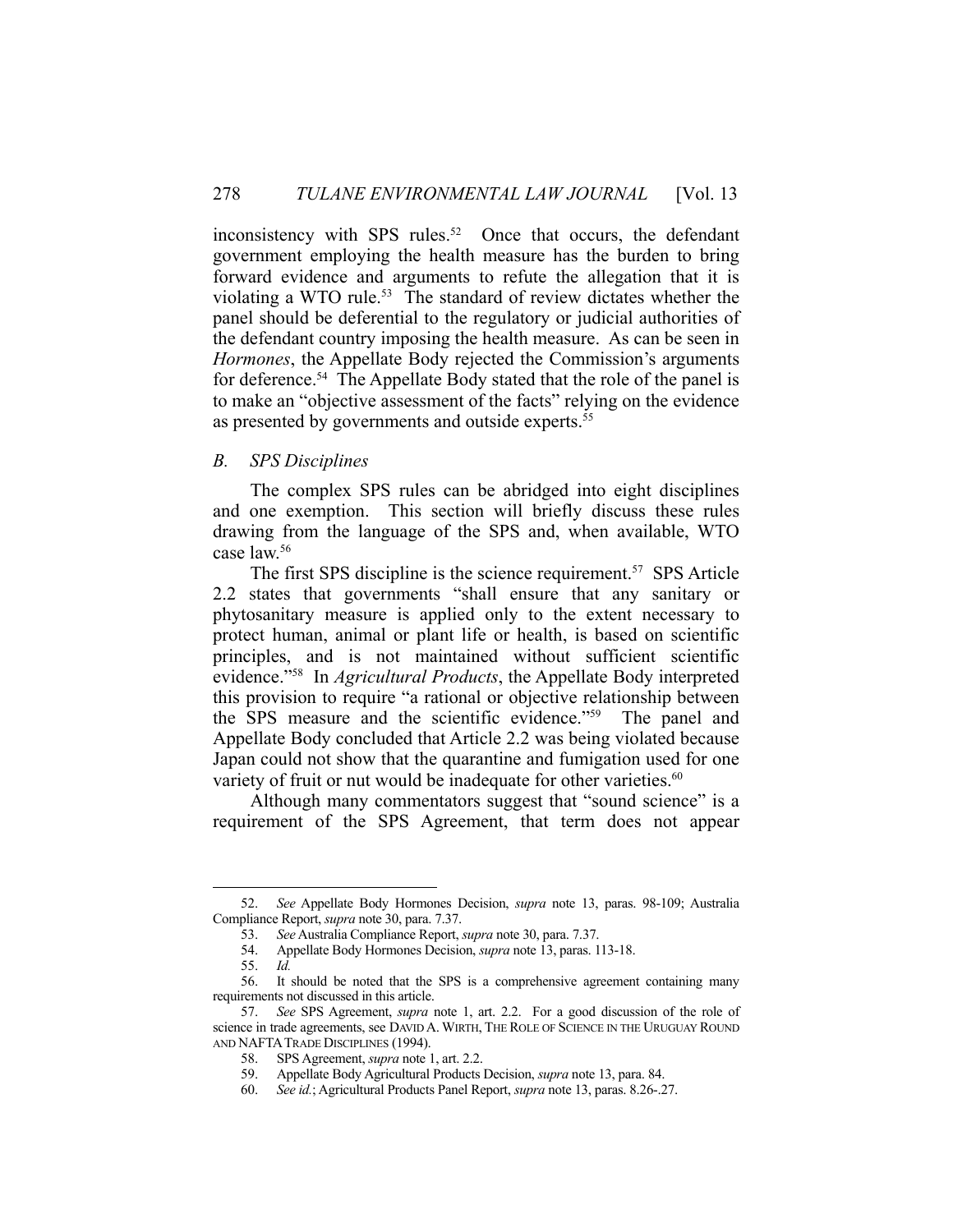anywhere in the Agreement itself. $61$  In omitting this term, the Agreement remains unclear as to what extent panels may discount questionable scientific findings presented by a government. So far, no panel has been faced with such a decision. Eventually, a dispute will arise where a government presents a scientific study for a SPS measure that is then challenged by other scientists as being a poorly conducted study. Future WTO panels will likely seek to weigh competing studies in the manner that many national courts do.

 A second SPS discipline is the requirement for a risk assessment.62 Analysts looking for coherence within the WTO might view this discipline as part of a new pro-competitive regulatory thrust of world trade rules. At a sufficient level of abstraction, there is a common thread between the WTO requirements to protect intellectual property,63 to administer regulations on trade in services "in a reasonable, objective and impartial manner,"64 and to utilize a risk assessment.65 The common thread is the articulation of appropriate government regulatory practices.

 SPS Article 5.1 requires governments to ensure that their sanitary and phytosanitary measures are "based on an assessment, as appropriate to the circumstances, of the risks to human, animal or plant life or health."66 This requirement has proven to be of central importance in enforcing the SPS Agreement; it was litigated in all three WTO disputes and consequently, there is now a small body of case law in which each defendant government was found to be in violation of Article 5.1.67

 What is a risk assessment? The SPS Agreement explains that a risk assessment can be either "the evaluation of the likelihood of

 <sup>61.</sup> *See, e.g.*, *Industry Presses U.S. Government to Uphold Sound Science Rules*, Inside US Trade, at 7 (Apr. 23, 1999); TRANSATLANTIC BUS. DIALOGUE, BERLIN 1999 COMMUNIQUÉ 39 (visited June 10, 2000) <http://www.tabd.com/recom/berlincomm.html> (urging governments to reaffirm the WTO's commitment to sound science criteria).

 <sup>62.</sup> *See* SPS Agreement, *supra* note 1, art. 5.1.

 <sup>63.</sup> *See* Agreement on Trade-Related Aspects of Intellectual Property Rights, Apr. 15, 1994, WTO Agreement, *supra* note 1, Annex 1C, LEGAL INSTRUMENTS—RESULTS OF THE URUGUAY ROUND; 33 I.L.M. 1197 (1994).

 <sup>64.</sup> General Agreement on Trade in Services, Apr. 15, 1994, WTO Agreement, *supra* note 1, Annex 1B, art. VI(1), LEGAL INSTRUMENTS—RESULTS OF THE URUGUAY ROUND; 33 I.L.M. 1167 (1994); *see also* WTO Negotiating Group on Basic Telecomm., *Reference Paper* (Apr. 24, 1996) (calling for the prevention of anti-competitiveness practices in telecommunications), *available* at (visited June 10, 2000) <http://www.wto.org/wto/services/ *at* (visited June 10, 2000) <http://www.wto.org/wto/services/ tel23.htm>.

 <sup>65.</sup> *See* SPS Agreement, *supra* note 1, art. 5.1.

 <sup>66.</sup> *Id.*

 <sup>67.</sup> *See* Appellate Body Hormones Decision, *supra* note 13; Appellate Body Salmon Decision, *supra* note 13; Appellate Body Agricultural Products Decision, *supra* note 13.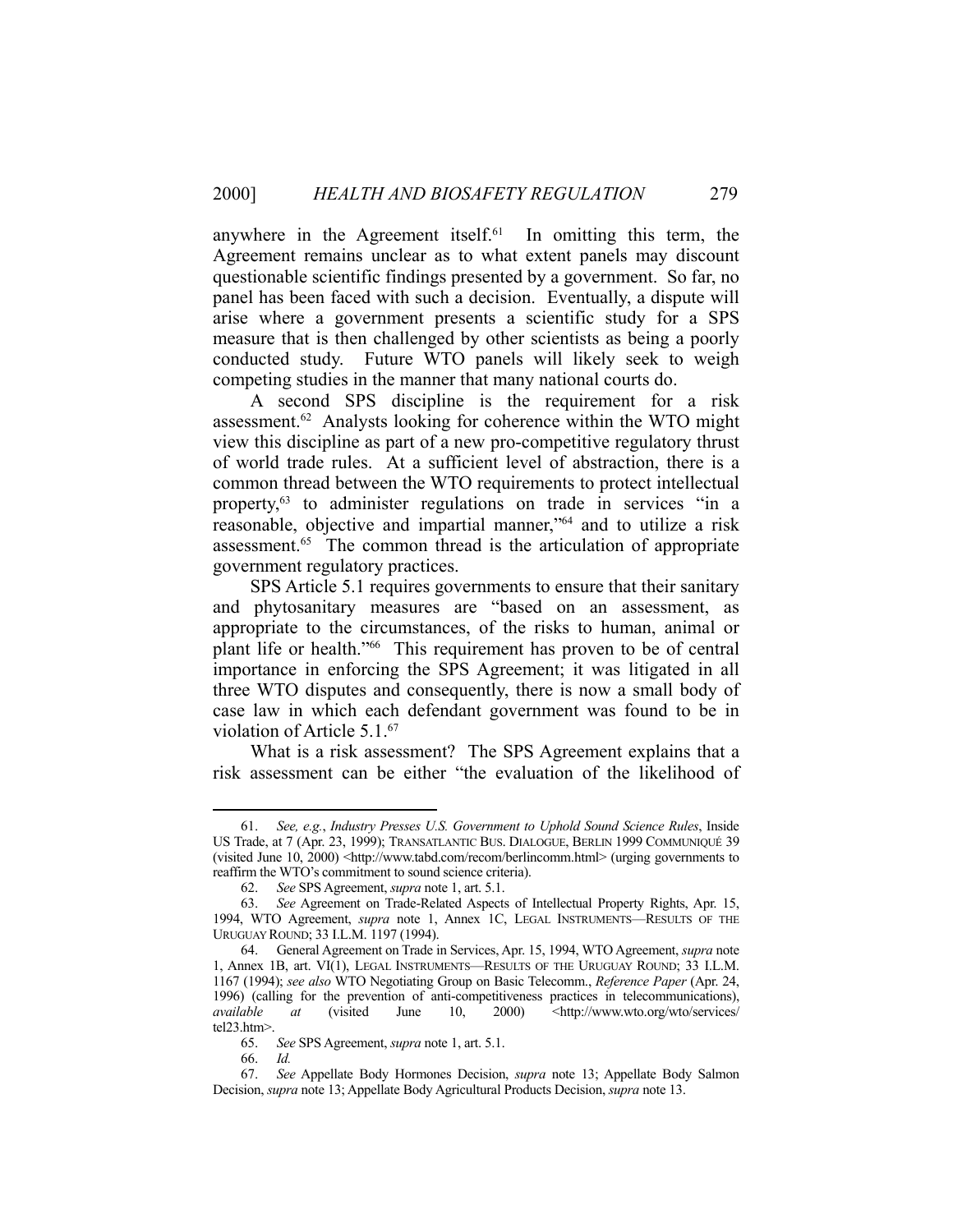entry, establishment or spread of a pest or disease . . . or the evaluation of the potential for adverse effects on human or animal health arising from the presence of additives, contaminants, toxins or disease-causing organisms in food, beverages or feedstuffs."68 In interpreting this provision, the Appellate Body explains that, while an adequate assessment must evaluate the probability of risk, it does not have to make a monolithic finding.<sup>69</sup> Thus, a risk assessment that presented both a "mainstream" and a "divergent" scientific view could be an adequate assessment.70 Moreover, a risk assessment is not required to be expressed as a quantitative conclusion.<sup>71</sup>

 According to the Appellate Body, a risk assessment must find evidence of an "ascertainable" risk.<sup>72</sup> The Appellate Body has stated that it will not be sufficient for governments to impose regulations simply on the basis of the "theoretical" risk that underlies all scientific uncertainty.73 In *Salmon*, for example, the Appellate Body agreed with the panel that the analysis conducted by the Australian Government was not a proper risk assessment because it lent too much weight to "unknown and uncertain elements."74 On the other hand, there is no minimally sufficient magnitude of risk that regulators must ascertain.<sup>75</sup> Adding this up, the Appellate Body appears to be stating that a risk assessment can still be acceptable even if it points to an extremely small risk.

*Hormones* made clear the central importance of a risk assessment.76 In that dispute, there was considerable evidence that the use of hormones as a growth promoter was safe.<sup>77</sup> Yet most of this evidence assumed that the hormones would be used in accordance with "good veterinary practice."<sup>78</sup> Thus, if hormones were misused in

 <sup>68.</sup> SPS Agreement, *supra* note 1, Annex A, para. 4.

 <sup>69.</sup> *See, e.g.*, Appellate Body Hormones Decision, *supra* note 13, paras. 187, 194; Appellate Body Salmon Decision, *supra* note 13, paras. 123-24.

 <sup>70.</sup> *See, e.g.*, Appellate Body Hormones Decision, *supra* note 13, para. 194.

 <sup>71.</sup> *See* Appellate Body Salmon Decision, *supra* note 13, para. 124. In the recent Australia Compliance Report, the presiding WTO panel held that a risk assessment must meet a certain level of objectivity such that one can have reasonable confidence in the evaluation made and in the levels of risk assigned. *See* Australia Compliance Report, *supra* note 30, paras. 7.47, 7.49, 7.51.

 <sup>72.</sup> Appellate Body Hormones Decision, *supra* note 13, para. 187; Appellate Body Salmon Decision, *supra* note 13, para. 125.

 <sup>73.</sup> Appellate Body Hormones Decision, *supra* note 13, para. 186.

 <sup>74.</sup> Appellate Body Salmon Decision, *supra* note 13, para. 129.

 <sup>75.</sup> *See id.* para. 124; Appellate Body Hormones Decision, *supra* note 13, para. 186.

 <sup>76.</sup> Appellate Body Hormones Decision, *supra* note 13, para. 206.

 <sup>77.</sup> *See id.*

 <sup>78.</sup> *Id.*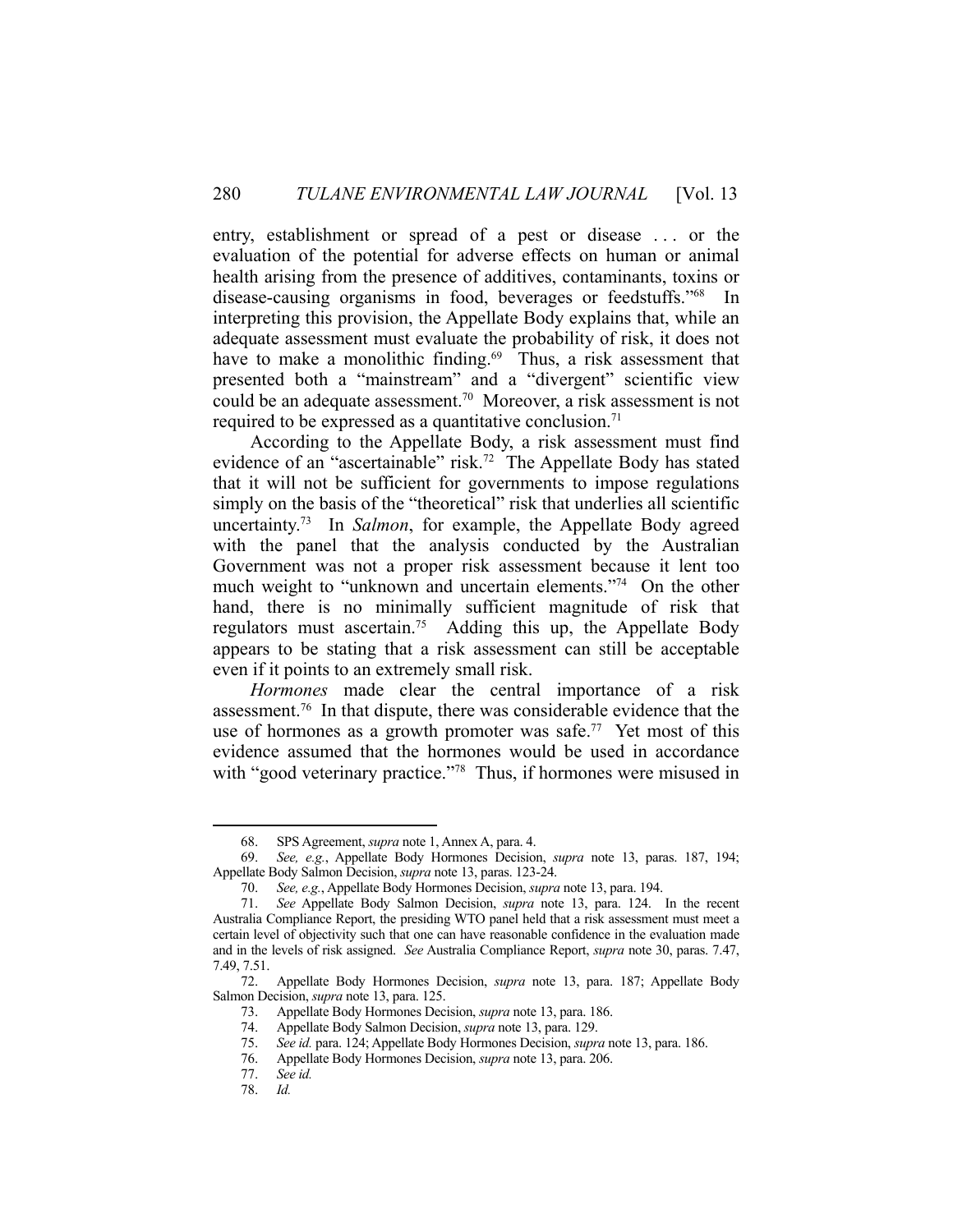fattening animals, the available evidence did not demonstrate the safety of eating such meat.<sup>79</sup>

 This lacunae did not prevent the EC from losing the case, however.<sup>80</sup> Even while admitting that hormone abuse could constitute a health risk, the Appellate Body faulted the Commission for not having a risk assessment of such potential abuse.<sup>81</sup> Although it is often said that the SPS only prohibits import bans on products that have been proven safe, this episode shows that SPS disciplines can disallow a health regulation aimed at a potentially unsafe practice when no risk assessment exists.

 Once the existence of an adequate risk assessment is shown, the panel must then consider whether the health measure is "based on" this assessment.<sup>82</sup> The Appellate Body reads "based on" as a "substantive requirement."83 In the first SPS case, *Hormones*, the panel sought to impose a procedural requirement that the defendant government actually rely upon the risk assessment.<sup>84</sup> The panel then undertook an administrative law analysis of the Commission's decision-making process.<sup>85</sup> This approach had the effect of excluding new scientific evidence that arose during the course of WTO review.<sup>86</sup> In an important ruling, the Appellate Body rejected this attempt to incorporate rulemaking-type obligations into the SPS.<sup>87</sup>

 The Appellate Body has been a bit unclear on how this "based on" test operates. Within the same decision, it said that the risk assessment must "sufficiently warrant," "sufficiently support," "reasonably warrant," "reasonably support," or "rationally support" using the health measure, and that there must be an "objective

1

 86. *See* Hormones Panel Report—USA, *supra* note 13, para. 8.115; Hormones Panel Report—Canada, *supra* note 13, para. 8.118.

 <sup>79.</sup> *See id.*

 <sup>80.</sup> *See id.* paras. 206-08.

 <sup>81.</sup> *See id*.

 <sup>82.</sup> *See id.* para. 186.

 <sup>83.</sup> *Id.* para. 193.

 <sup>84.</sup> *See* Hormones Panel Report—USA, *supra* note 13, paras. 8.112-.116; Hormones Panel Report—Canada, *supra* note 13, paras. 8.115-.119.

 <sup>85.</sup> *See* Hormones Panel Report—USA, *supra* note 13, paras. 8.114-.116; Hormones Panel Report—Canada, *supra* note 13, paras. 8.117-.119.

 <sup>87.</sup> *See* Appellate Body Hormones Decision, *supra* note 13, paras. 193-94. For a defense of the panel's approach, written by the Chairman of the panel, see Thomas Cottier, *SPS Risk Assessment and Risk Management in WTO Dispute Settlement: Experience and Lessons*, *in* GLOBALIZATION AND THE ENVIRONMENT: RISK ASSESSMENT AND THE WTO (David Robertson & Aynsley Kellows eds., forthcoming). *Cf.* Robert Howse, *Democracy, Science, and Free Trade: Risk Regulation on Trial at the World Trade Organization*, 98 MICH. L. REV. (forthcoming 2000) (suggesting that sanitary regulations be defensible in a public process of justification by reasons and evidence).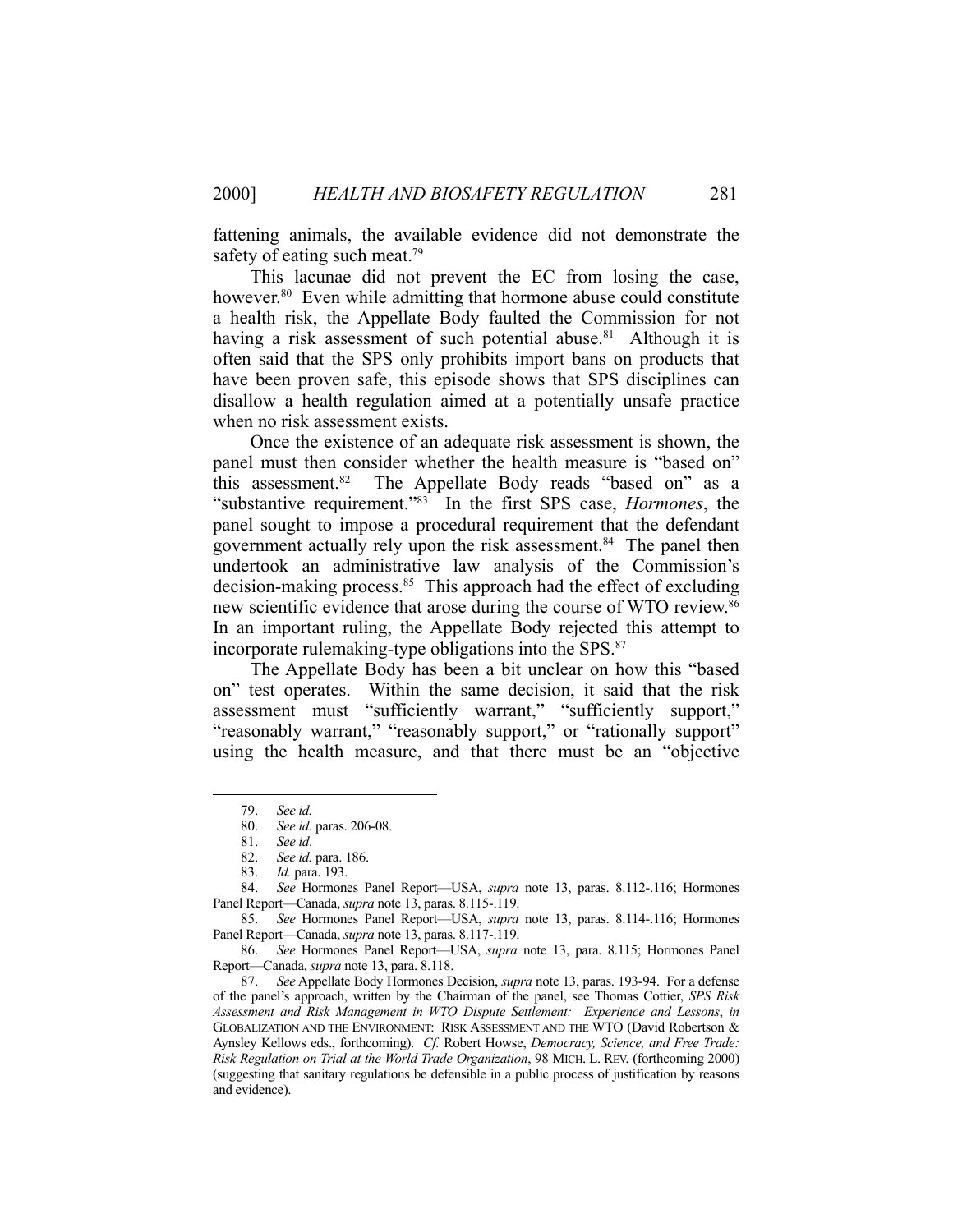relationship" or a "rational relationship" between the risk and the measure.88 This test was first implemented in the *Hormones* case, where the panel and Appellate Body found that the thin EC risk assessment did not rationally support banning the importation of meat produced with growth hormones.89

 The Appellate Body noted that Dr. George Lucier of the U.S. National Institute of Environmental Health Sciences, an expert consulted by the WTO panel, had testified that one out of every million women would get breast cancer from eating meat produced with growth hormones.<sup>90</sup> But the Appellate Body viewed Lucier's testimony, noting that his opinion was not based on studies that he had conducted and that his views were "divergent" from the other views received by the panel. $91$  It is unclear whether the Appellate Body dismissed Lucier's opinion as scientifically unsound, or adjudged a one-in-a-million risk to women to be unimportant.

 The SPS Agreement does not direct WTO panels to apply a benefit-cost analysis.<sup>92</sup> Thus, so long as a governmental measure is based on an adequate risk assessment, the fact that the measure's cost exceeds its benefit would not constitute a violation of the SPS. Looking ahead, one can foresee attempts by litigant governments to impose an economic test on defendant governments via Article 2.2 or Article 5.3, which requires governments to "take into account as relevant economic factors" several factors including "the relative cost-effectiveness of alternative approaches to limiting risks."93 Even in its first SPS decision, the Appellate Body noted that promoting international trade and protecting human health were "sometimes

<sup>1</sup>  88. *See* Appellate Body Hormones Decision, *supra* note 13, paras. 186, 189, 193, 197, 253(l). It is interesting to note that in 1927 the Committee of Experts for the Progressive Codification of International Law suggested that the Permanent International Court of Justice develop a "rule of reasonableness" for sanitary measures. *See* COMM. OF EXPERTS FOR THE PROGRESSIVE CODIFICATION OF INT'L LAW, LEAGUE OF NATIONS, THE MOST-FAVOURED-NATION CLAUSE, *reprinted in* 22 AM.J. INT'L L. 133, 149 (Supp. 1928).

 <sup>89.</sup> Appellate Body Hormones Decision, *supra* note 13, paras. 196-97, 200.

 <sup>90.</sup> *See id.* para. 198 nn.181-82. Actually, the rendition of Dr. Lucier's testimony in the Appellate Body opinion is taken out of context. What Lucier actually said is that "the risk . . . is somewhere *between* zero and somewhere around one in a million." Hormones Panel Report— USA, *supra* note 13, Annex, para. 24 (emphasis added); Hormones Panel Report—Canada, *supra* note 13, Annex, para. 24 (same). In ascribing more certainty to Lucier's testimony, the Appellate Body seems to reject it on the merits.

 <sup>91.</sup> Appellate Body Hormones Decision, *supra* note 13, para. 198.

 <sup>92.</sup> *See* Alan O. Sykes, *Regulatory Protectionism and the Law of International Trade*, 66 U.CHI. L.REV. 1, 31-33 (1999).

 <sup>93.</sup> SPS Agreement, *supra* note 1, art. 5.3.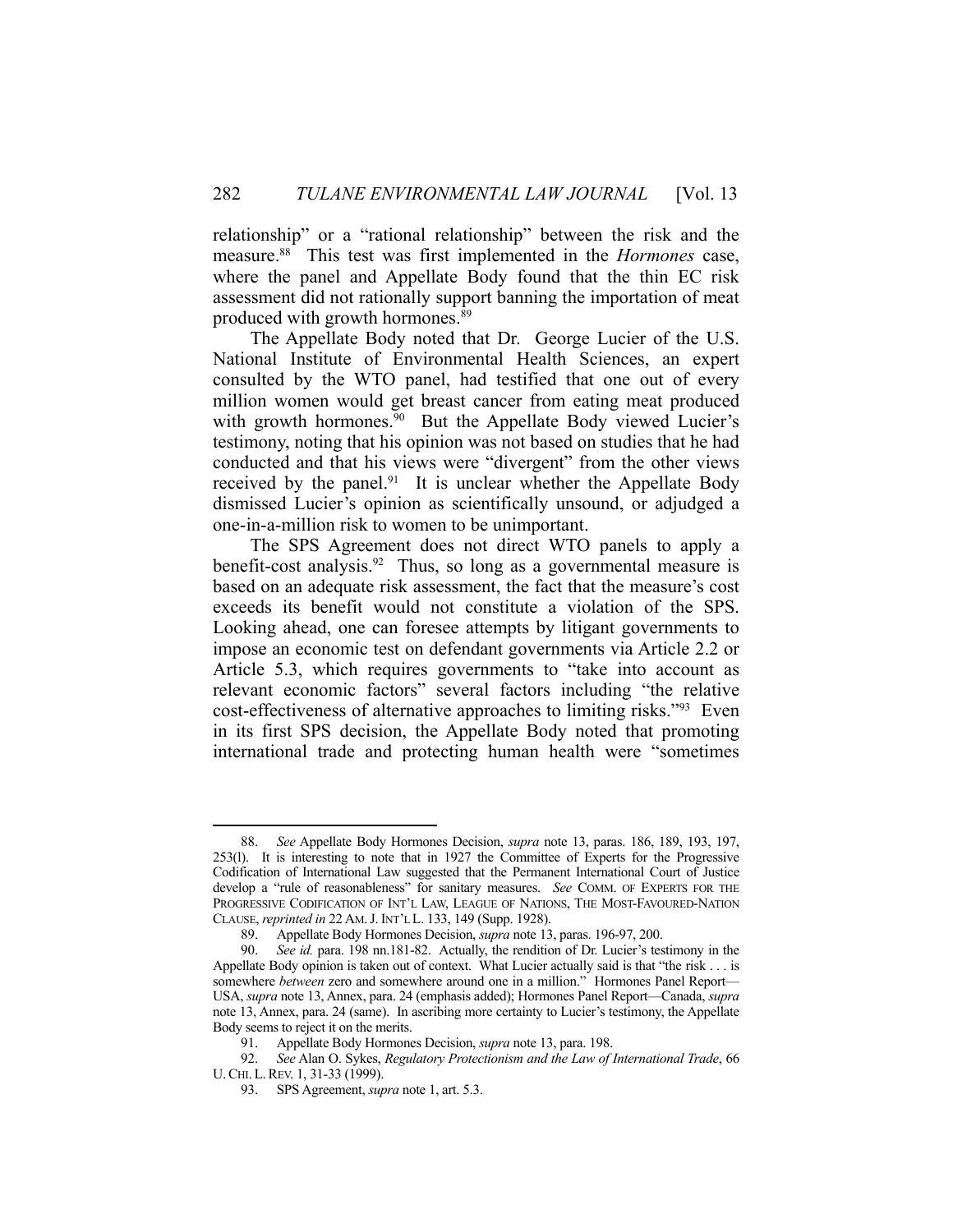competing" interests.<sup>94</sup> This may lead to efforts by panels to weigh these competing interests.

 The third core SPS discipline is the requirement for national regulatory consistency.<sup>95</sup> Article 5.5 states that "[w]ith the objective of achieving consistency" in levels of protection against health risks, a government "shall avoid arbitrary or unjustifiable distinctions in the levels it considers to be appropriate in different situations, if such distinctions result in discrimination or a disguised restriction on international trade."96 This is the most controversial SPS rule because it supervises a government's choice of a "level" of health protection to be sought. $97$ 

 The Appellate Body has confirmed that there are three elements to an Article 5.5 violation.<sup>98</sup> First, the defendant government must be seeking different levels of health protection in "comparable" situations.99 In *Salmon*, the Appellate Body explained that situations are "comparable" when there is "in common a risk of entry . . . or spread of one disease of concern."<sup>100</sup> For example, health regulations on salmon (for consumption) may be compared to regulations on herring (for bait) because both salmon and herring can cause the same health risk.<sup>101</sup> The second element is that the differences in the government's intended level of protection must be "arbitrary or unjustifiable." $102$  This can be found if the risks are commensurate but the level of protection is different. The third element is that the health measure embodying these differences results in discrimination or a disguised restriction on international trade.<sup>103</sup> In the disputes so far, the first two elements have been more easily shown.<sup>104</sup> Therefore, it is the third element on which many cases will hinge.

 <sup>94.</sup> Appellate Body Hormones Decision, *supra* note 13, para. 177.

 <sup>95.</sup> *See* SPS Agreement, *supra* note 1, art. 5.5.

 <sup>96.</sup> *Id.*

 <sup>97.</sup> *Id.* Annex A, para. 5. The SPS Agreement makes clear that governments are permitted to determine their desired "level" of health protection or, in other words, their acceptable level of risk. *Id.* Indeed, the Appellate Body has implied that a government can set a goal of "zero risk" as its level of protection. Appellate Body Salmon Decision, *supra* note 13, para. 125. But measures taken to achieve this goal would still have to meet all SPS disciplines.

 <sup>98.</sup> *See* Appellate Body Salmon Decision, *supra* note 13, para. 140.

 <sup>99.</sup> *Id.* para. 143.

 <sup>100.</sup> *Id.* para. 152.

 <sup>101.</sup> *See id.* para. 153.

 <sup>102.</sup> *Id.* paras. 154-58.

 <sup>103.</sup> *See id.* paras. 159-78.

 <sup>104.</sup> *See* Joost Pauwelyn, *The WTO Agreement on Sanitary and Phytosanitary (SPS) Measures as Applied in the First Three SPS Disputes: EC—Hormones, Australia—Salmon, and Japan—Varietals*, 2 J.INT'L ECON. L. 641, 654-55 (1999).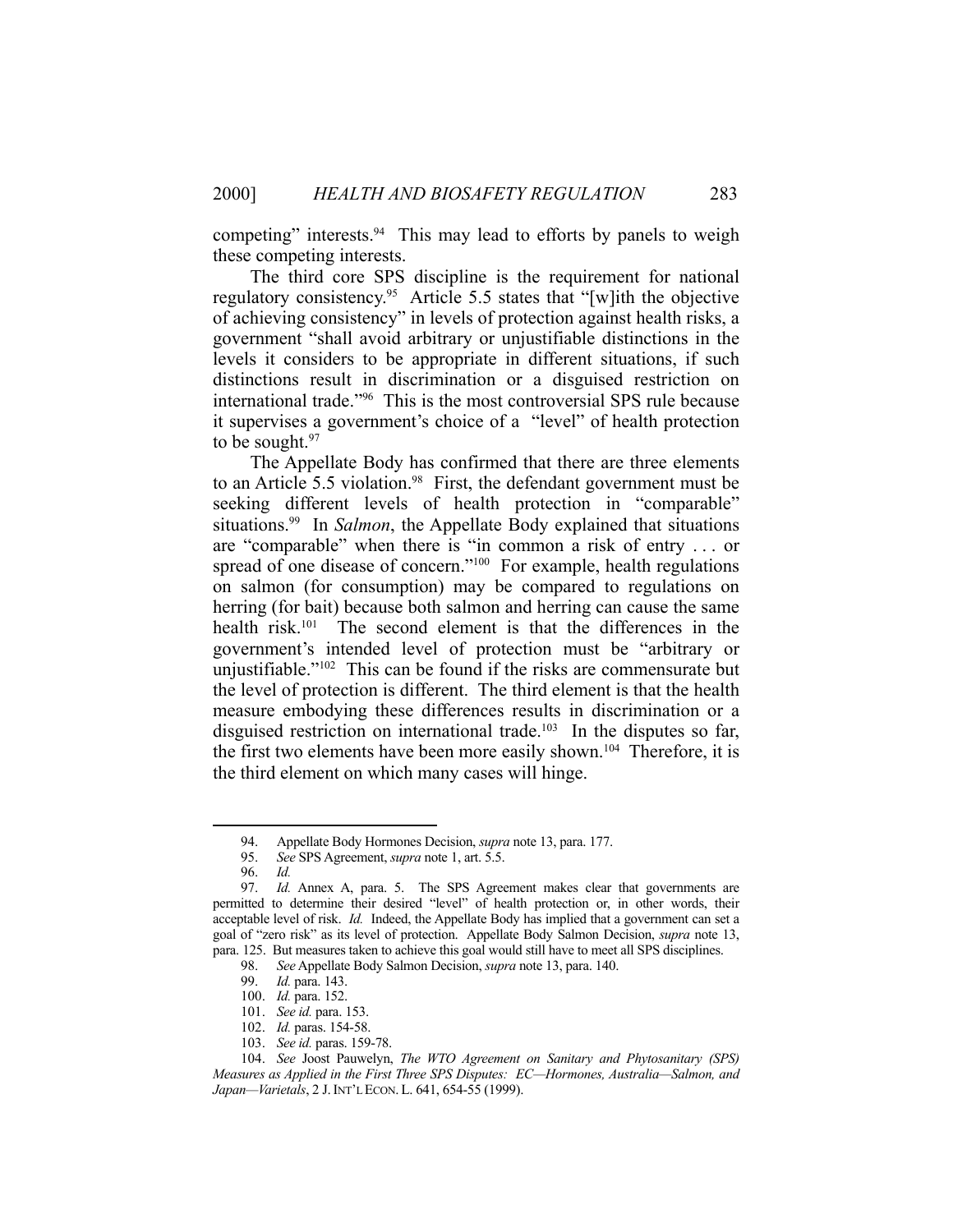In *Salmon*, the Appellate Body made five arguments for concluding that the Australian health measure constituted discrimination or a disguised restriction on trade.<sup>105</sup> It will be useful to examine the Appellate Body's analytical approach because the five arguments do not prove much.106 The first two arguments were mere bootstrapping; the Appellate Body pointed to the lack of a risk assessment (discussed above with Article 5.1) and to the different levels of health protection being sought for salmon and herring. 107 The third argument was that there was a "substantial" difference in the levels of health protection pursued.108 The fourth argument was that an Australian Government draft report in 1995, which would have been tolerant of salmon imports, was revised in the final report of 1996.109 The fifth argument is that Australia lacks strict internal controls on salmon equivalent to what it imposes at the border.<sup>110</sup>

 This judicial approach is confounding in its analytical weakness and in its potential for mischief. Accusing a government of trade discrimination or a disguised trade restriction is a serious charge that should not be hurled lightly. As the Australian representative explained to the Appellate Body, it should not be a violation of the WTO for a government to change a recommendation between a draft and a final report.111 Similarly, it should not be a WTO violation for an island country to lack internal health controls on commerce equivalent to external border controls. Yet, according to the Appellate Body, such possibly innocent acts can aggregate into a SPS violation.112 The mistake the Appellate Body made was to assume that the incoherence of Australia's policy implied a protectionist motivation. This puts the WTO in the indefensible position of refusing to tolerate irrational government policy in matters of public health while continuing to tolerate irrational government trade policies such as tariffs and quotas.

 A government convicted of violating Article 5.5 has two choices if it wants to comply. It can upwardly harmonize its chosen level of

 <sup>105.</sup> *See* Appellate Body Salmon Decision, *supra* note 13, paras. 161-78.

 <sup>106.</sup> The Appellate Body's analysis involves a complicated examination of "warning signals" and "other factors" that can only be summarized in this Article. *Id.*

 <sup>107.</sup> *See id.* paras. 162-64.

 <sup>108.</sup> *Id.* paras. 165-66.

 <sup>109.</sup> *See id.* paras. 172-73. The panel criticized the Australian government for not explaining why the changes were made and justifying these changes in terms of SPS commitments. *See* Salmon Panel Report, *supra* note 13, paras. 7.18, 8.154 & n.425.

 <sup>110.</sup> *See* Appellate Body Salmon Decision, *supra* note 13, paras. 174-75.

 <sup>111.</sup> *See id.* paras. 27, 171.

 <sup>112.</sup> *See id.* paras. 176-78.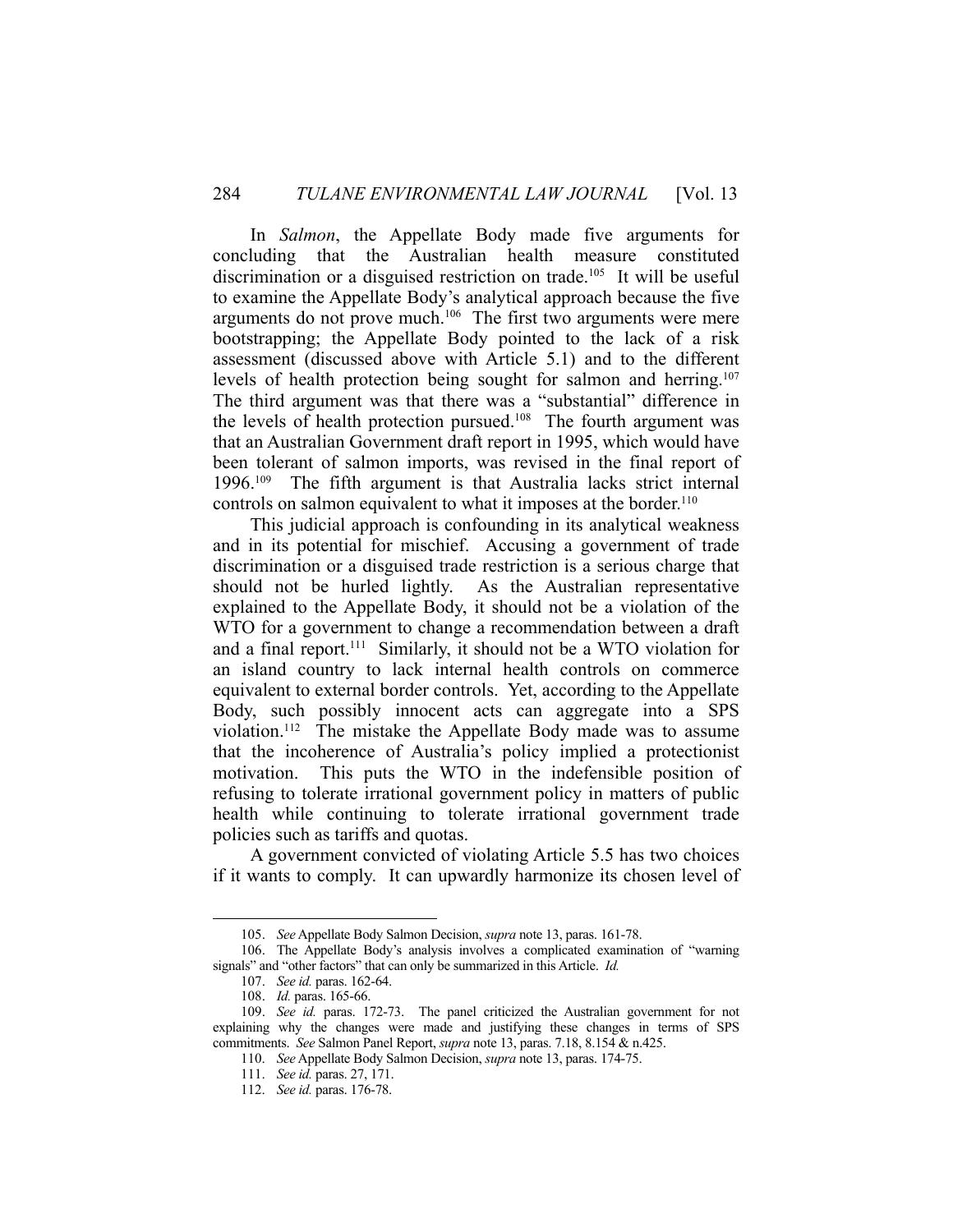health protection or it can downwardly harmonize.<sup>113</sup> Thus, although it would not be correct to say that Article 5.5 promotes downward harmonization, there is that potential and therefore the implementation of SPS decisions should be closely monitored.

 The fourth core SPS discipline is the least trade restrictiveness requirement.114 Article 5.6 states that governments shall ensure that their sanitary and phytosanitary measures "are not more traderestrictive than required to achieve their appropriate level" of protection.<sup>115</sup> To prove a violation, an alternative measure, that is significantly less restrictive to trade, must be reasonably available.<sup>116</sup>

 In two cases, the panels held that Article 5.6 was being violated, but both decisions were reversed on appeal.<sup>117</sup> These Appellate Body rulings contain some important interpretations of Article 5.6. The first is that governments are obligated to determine and reveal their chosen level of protection to WTO panels so that SPS rules can be applied.<sup>118</sup> Another is that in analyzing an alternative measure, panels will consider whether it matches the intended level of protection, not the actual level of protection achieved by the SPS measure that is the target of the WTO lawsuit.<sup>119</sup> Third is that the complaining country must show that the alternative measure exists.<sup>120</sup> In other words, a panel may not posit the alternative based on the advice of experts.<sup>121</sup>

 In the most recent SPS Article 5.6 decision, the Australia Salmon Panel held that the new measures instituted by Australia violated Article 5.6.<sup>122</sup> The panel's decision was particularly noteworthy in failing to identify any particular alternative measure that would have fulfilled Australia's own chosen level of protection; instead, the panel pointed to a menu of options from which it asserted that Australia could have fashioned an alternative policy.<sup>123</sup> If future panels follow

 <sup>113.</sup> *See* WTO Committee on Sanitary and Phytosanitary Measures, *Proposed Guidelines to Further the Practical Implementation of Article 5.5*, G/SPS/W/104, para. A.4 (Mar. 20, 2000). This paragraph states that either the proposed level may need to be modified or the level of protection previously determined may need to be revised. *See id.*

 <sup>114.</sup> *See* SPS Agreement, *supra* note 1, art. 5.6.

 <sup>115.</sup> *Id.*

 <sup>116.</sup> *See id.* art. 5.6 n.3.

 <sup>117.</sup> *See* Appellate Body Salmon Decision, *supra* note 13, paras. 212-13; Appellate Body Agricultural Products Decision, *supra* note 13, paras. 100-01.

 <sup>118.</sup> *See* Appellate Body Salmon Decision, *supra* note 13, para. 206.

 <sup>119.</sup> *See* Appellate Body Agricultural Products Decision, *supra* note 13, paras. 197-200.

 <sup>120.</sup> *See id.*, *supra* note 13, paras. 126, 130.

 <sup>121.</sup> *See id.*

 <sup>122.</sup> *See* Australia Compliance Report, *supra* note 30, para. 7.153. This decision was accepted by Australia and not appealed, thus the Appellate Body has had no opportunity to review it.

 <sup>123.</sup> *See id.* para. 7.144.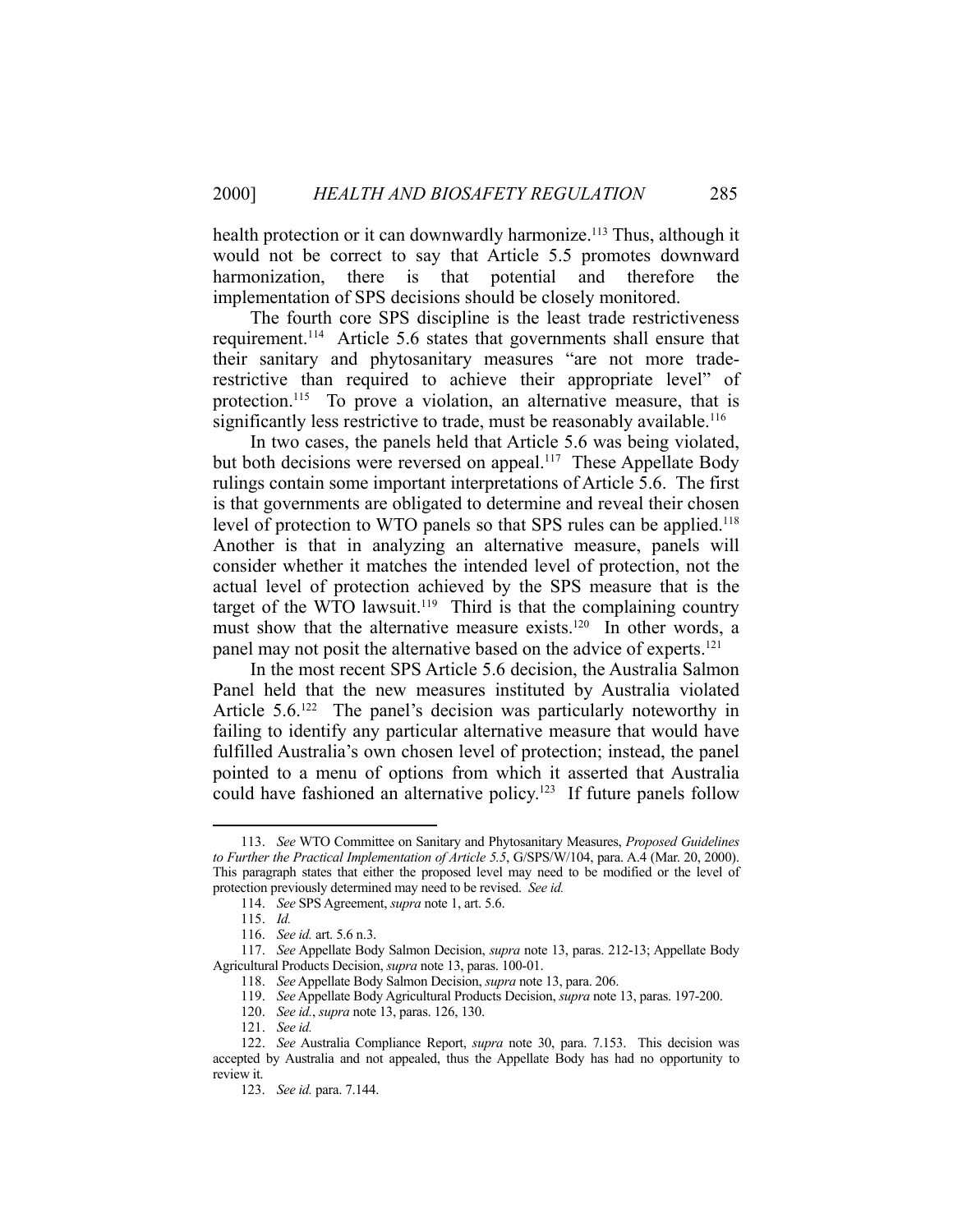this approach, it will become much easier to prosecute an Article 5.6 claim.

 The fifth SPS discipline, Article 2.3, forbids measures that "arbitrarily or unjustifiably discriminate" between countries "where identical or similar conditions prevail."124 It also states that SPS measures "shall not be applied in a manner which would constitute a disguised restriction on international trade."125 This provision has not yet been independently invoked in finding a SPS violation.126

 The sixth SPS discipline is the requirement to use international standards.<sup>127</sup> Article 3.1 states that governments "shall base" their SPS measures on international standards, where they exist, except as otherwise provided.128 As this provision links with others in a very confusing skein of obligations and exceptions, this Article will seek only to give a summary of this part of the SPS Agreement. International standards are the standards drafted by organizations such as the Codex Alimentarius Commission for food safety, the International Office of Epizootics for animal health, and the International Plant Protection Convention for plant health. When such standards do not exist, Article 3.1 has no effect.

 When international standards do exist, a government has three choices: (1) use a higher standard in order to pursue a higher level of health protection, (2) use a lower standard, or (3) conform its SPS measure to the international standard. By conforming to the international standard, a government would gain a presumption in the WTO that its measure complies with SPS rules. This presumption would be rebuttable, however. Some analysts have suggested that governments would have a greater incentive to use international standards if they were truly a "safe harbor" from being challenged as SPS violations. Other analysts have criticized benchmarking to standards drafted in closed processes. For example, in February 2000, the Transatlantic Consumer Dialogue declared that "[g]overnments should only recognize or be involved in harmonization activities negotiated in open, accountable democratic fora, with clear avenues

 <sup>124.</sup> SPS Agreement, *supra* note 1, art. 2.3.

 <sup>125.</sup> *Id.*

 <sup>126.</sup> In *Salmon*, the Appellate Body confirmed the panel's view that a violation of SPS Article 5.5 implied a violation of Article 2.3. Appellate Body Salmon Decision, *supra* note 13, paras. 178, 240, 255.

 <sup>127.</sup> *See* SPS Agreement, *supra* note 1, art. 3.1.

 <sup>128.</sup> *Id.*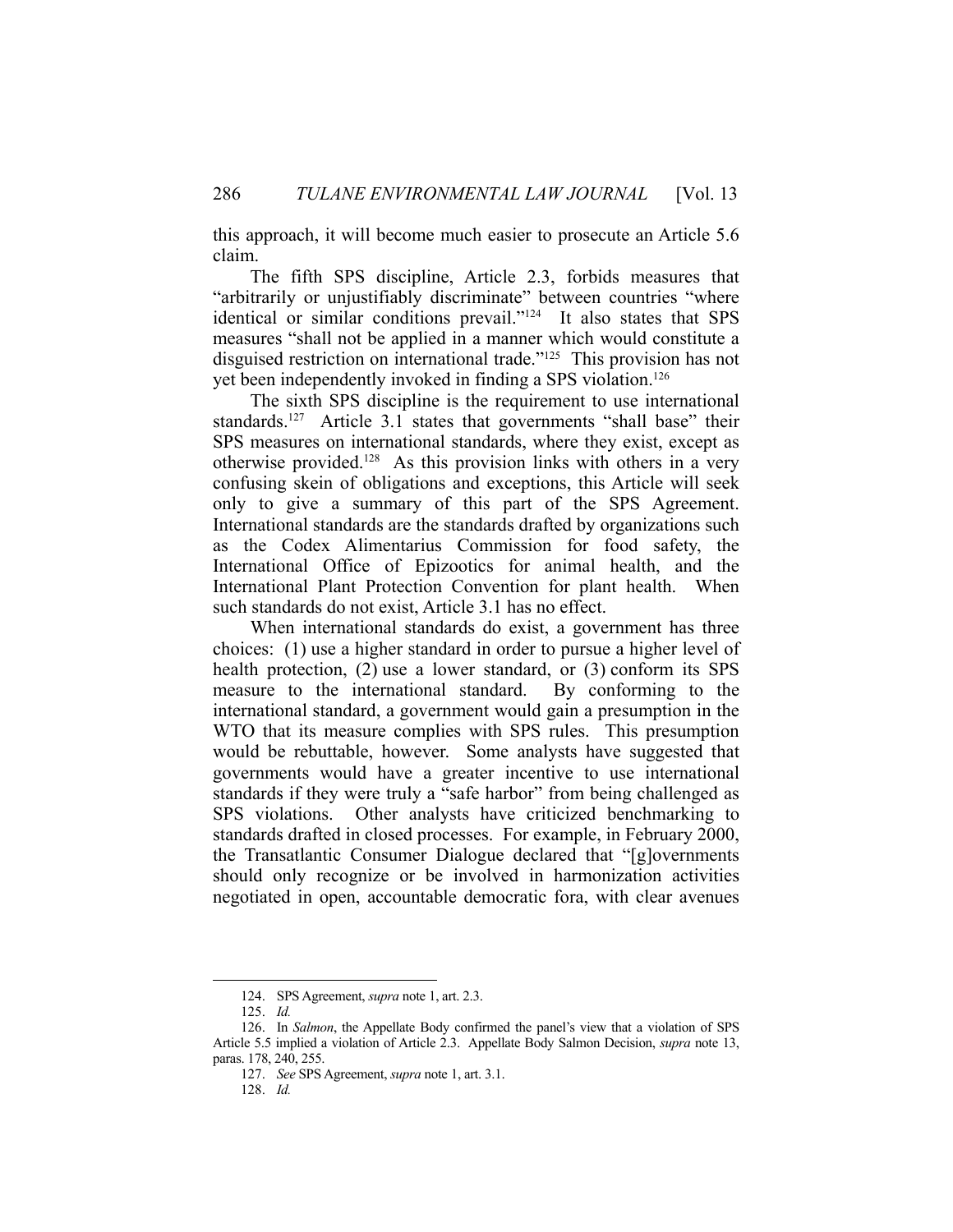for public input and transparent methods of rulemaking and recordkeeping."129

 If a government chooses to pursue a level of health protection higher than the international standard, then it must meet all the SPS requirements including the disciplines discussed above.130 The existence of the international standard does not put a government in a worse position for not having followed it. Thus, a government does not have to justify a deviation from the international standard. 131 This point was litigated in the *Hormones* case where the WTO panel, surprisingly, sought to shift the burden of proof to a government that chose not to use an international standard.132 The Appellate Body quickly reversed this ruling.<sup>133</sup>

 If a government chooses to pursue a level of health protection lower than the international standard, then it must meet other SPS requirements.134 It would not have to justify the deviation from international standards, even for its exports. The government need only assert that the lower standard results from its chosen level of protection. It should also be noted that a government of a country exporting food that fails to meet international health standards has no obligation to notify importing countries.<sup>135</sup>

 The seventh SPS discipline involves the recognition of equivalence.<sup>136</sup> Article 4.1 requires the government of an importing country to accept a SPS regulation by an exporting country as equivalent to its own, if the exporting country's government can objectively demonstrate that its health regulation achieves the level of protection chosen by the importing country's government.<sup>137</sup> This

 <sup>129.</sup> *See Principles of Harmonization*, HARMONIZATION ALERT (Transatlantic Consumer Dialogue, (visited June 10, 2000) <http://www.tacd.org>), Jan.-Feb. 2000, at 16, para. 6.

 <sup>130.</sup> *See* SPS Agreement, *supra* note 1, art. 3.3.

 <sup>131.</sup> *See* Appellate Body Hormones Decision, *supra* note 13, paras. 102, 172.

 <sup>132.</sup> Hormones Panel Report—USA, *supra* note 13, para. 8.85; Hormones Panel Report— Canada, *supra* note 13, para. 8.88.

 <sup>133.</sup> *See* Appellate Body Hormones Decision, *supra* note 13, paras. 102, 253(a). Some commentators have criticized the Appellate Body for making it so easy for governments to use a more stringent regulation than an international standard. *See, e.g.*, Ryan David Thomas, *Where's the Beef? Mad Cows and the Blight of the SPS Agreement*, 32 VAND.J. TRANSNAT'L L., 487, 507- 10 (1999) (critiquing the Appellate Body's condonement of governmental deviation from international standards).

 <sup>134.</sup> *See* SPS Agreement, *supra* note 1, art. 3.3.

 <sup>135.</sup> *See id.* Annex B, para. 5 (providing an obligation to notify other governments of a proposed regulation that would be different from international standards, but only if the regulation would have a significant effect on trade, *viz*., not a significant effect on health).

 <sup>136.</sup> *See id.* art. 4.1.

 <sup>137.</sup> *See id.*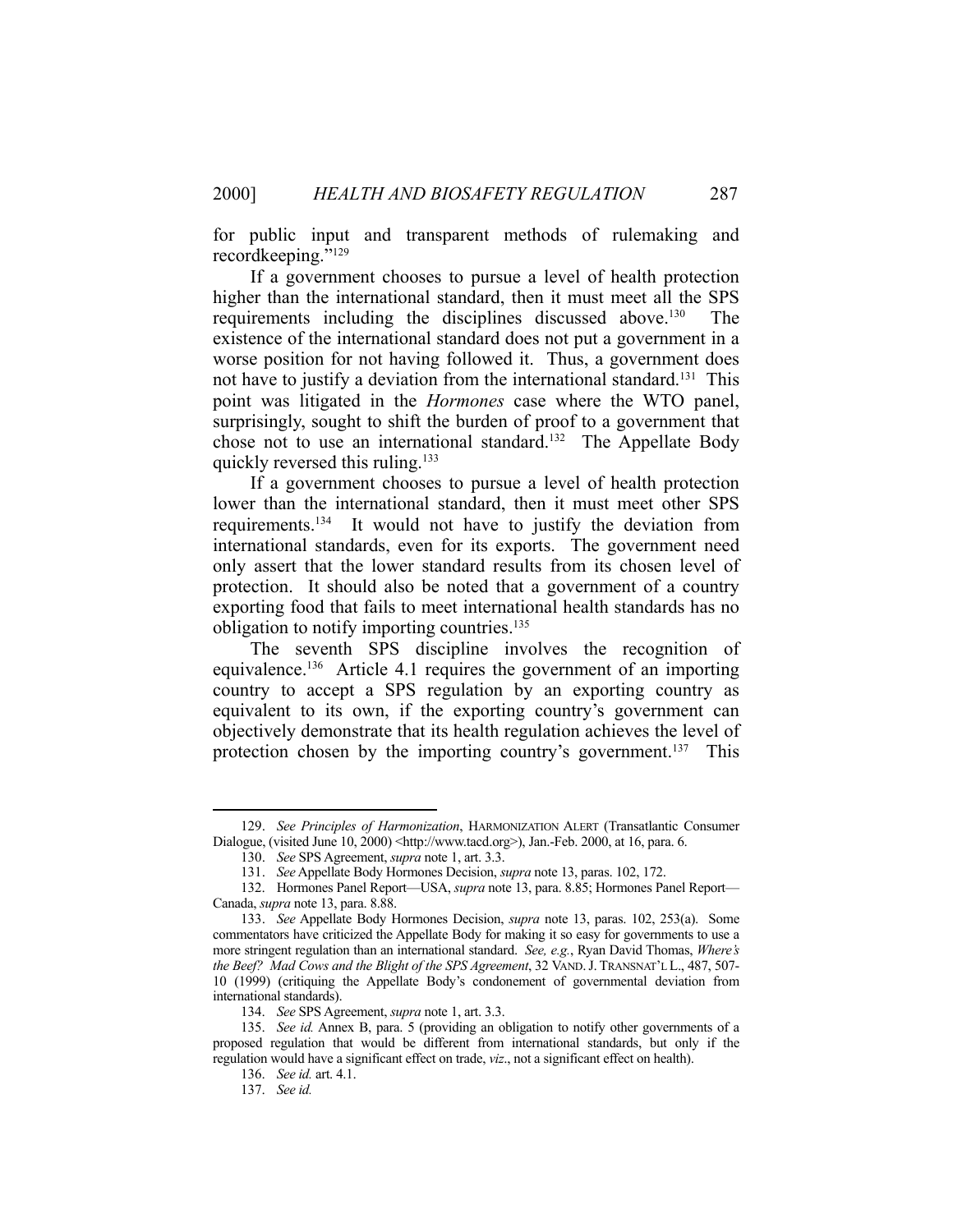provides a valuable opportunity for exporting countries that often face impenetrable regulatory systems in importing countries.<sup>138</sup>

 The eighth SPS discipline regards approval and inspection procedures.139 SPS Article 8 and Annex C require such procedures to be undertaken and completed "without undue delay."140 This provision has not yet been the subject of dispute settlement.

 In addition to these eight SPS disciplines, there is one other core SPS provision: Article 5.7, regarding provisional measures. $^{141}$  This provision states that, "[i]n cases where relevant scientific evidence is insufficient," a government may "provisionally adopt sanitary or phytosanitary measures on the basis of available pertinent information."142 In such circumstances, the government is required to obtain additional information necessary for a more objective assessment of risk and to review the SPS measure within a reasonable period of time.143 This provision provides a qualified exemption from SPS Article 2.2.

 The first country to invoke Article 5.7 was Japan in the *Agricultural Products* case, wherein Japan argued that "varietal testing could be considered a provisional measure."<sup>144</sup> In an important decision, the WTO panel suggested that it was up to the United States, the plaintiff, to establish that Japan had not complied with Article 5.7.145 On the facts before it, however, the panel rejected Japan's argument and was upheld by the Appellate Body.146 The Appellate Body stated that Japan had not obtained information for an objective assessment as to whether different fruit varieties manifest dissimilar quarantine effects.150a Japan had also failed to review its measure within a reasonable period of time. $147$ 

 A discussion of Article 5.7 provides a good window for introducing the so-called "precautionary principle," which is relevant to this provision and also relevant to the SPS as a whole. The Rio

 <sup>138.</sup> *See 27 Nations Seek Equivalence Status to Open U.S. Doors to Meat, Poultry*, WORLD FOOD REG. REV. (BNA), at 13 (May 1999).

 <sup>139.</sup> *See* SPS Agreement, *supra* note 1, art. 8.

 <sup>140.</sup> *Id.* art. 8, Annex C, para. 1(a).

 <sup>141.</sup> *See id.* art. 5.7.

 <sup>142.</sup> *Id.*

 <sup>143.</sup> *See id.*

 <sup>144.</sup> Agricultural Products Panel Report, *supra* note 13, paras. 4.187-.188.

 <sup>145.</sup> *See id.* para. 8.58. Thus, Article 5.7 should not be thought of as an exception because such reasoning might imply that the defendant government would have the burden of proof.

 <sup>146.</sup> *See id.* paras. 8.48-.60; Appellate Body Agricultural Products Decision, *supra* note 13, paras. 92-94.

<sup>150</sup>a *See id.* 

 <sup>147</sup> *See id.*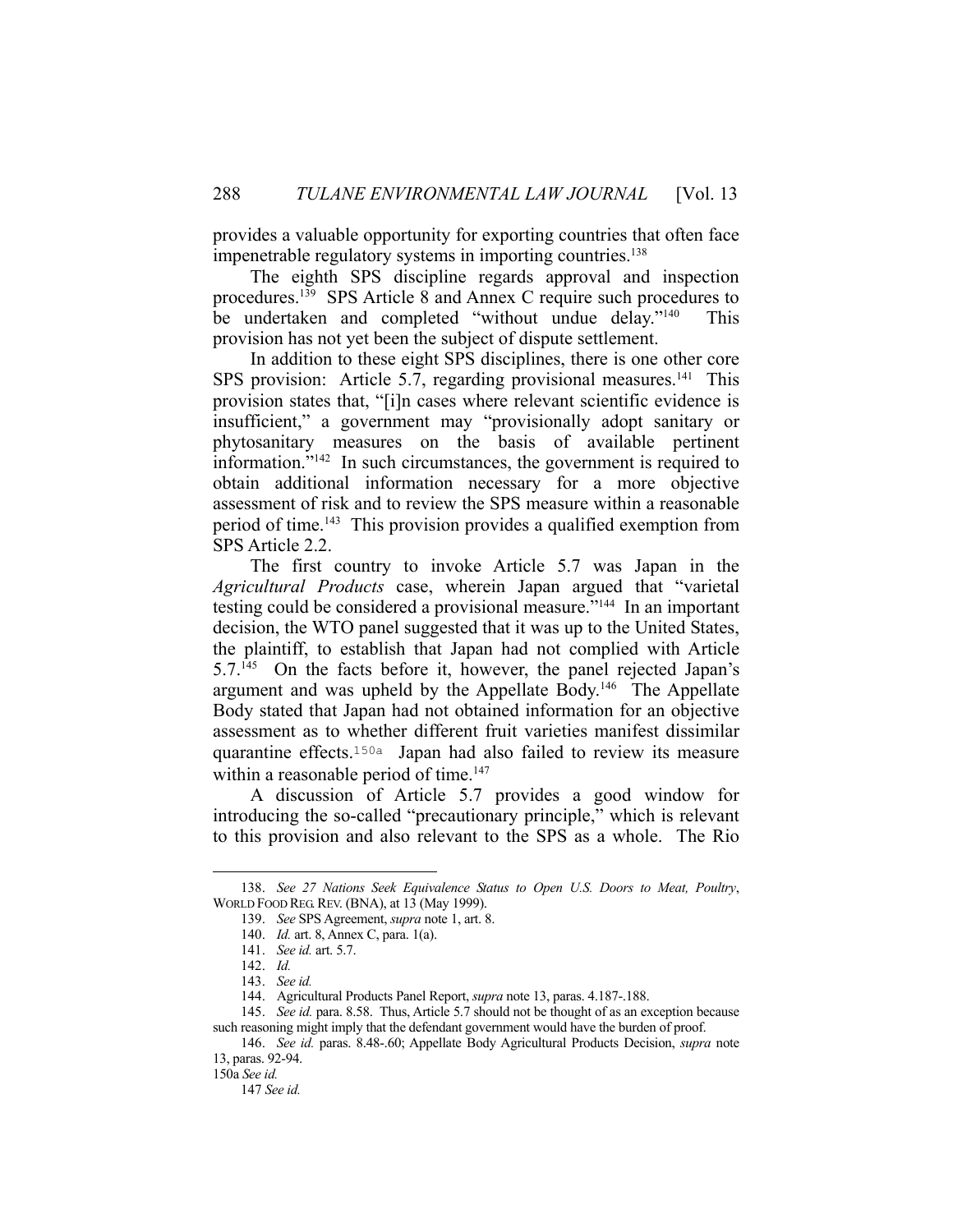Declaration on Environment and Development (the Rio Declaration), Principle 15, states that "[w]here there are threats of serious or irreversible damage, lack of full scientific certainty shall not be used as a reason for postponing cost-effective measures to prevent environmental degradation."148 In the *Hormones* dispute, the EC chose not to invoke Article 5.7 as a defense; instead, it sought to justify its failure to follow Article 5.1 by calling attention to the precautionary principle, which it characterized as a rule of customary international law.<sup>149</sup> The presiding WTO panel responded that even if it was part of customary international law, the precautionary principle would not override Article 5.1, particularly since the precautionary principle had been incorporated into Article 5.7.150

 The Appellate Body agreed with this conclusion and offered some additional observations about the precautionary principle.<sup>151</sup> First, it expressed uncertainty as to whether the precautionary principle had crystallized into a general principle of customary international environmental law.152 Second, it found that outside of environmental law—in other words, health law—the status of the precautionary principle awaits more authoritative formulation.153 Third, it stated that the precautionary principle had not been written into the SPS Agreement as a ground for justifying a measure that otherwise violates the SPS.154 Fourth, it said that the precautionary principle "finds reflection" in SPS Article 5.7, but that this provision does not exhaust the relevance of the precautionary principle for the SPS.155 Fifth, the Appellate Body counsels those panels considering whether "sufficient scientific evidence" exists to bear in mind that responsible, representative governments commonly act from perspectives of prudence and precaution where risks are irreversible.156 The Appellate Body counterbalances this point, however, by stating that the precautionary principle does not by itself

 <sup>148.</sup> Rio Declaration on Environment and Development, June 14, 1992, U.N. Conference on Environment and Development, U.N. GAOR, 47th Sess., Agenda Item 9, at 3, princ. 15, U.N. Doc. A/CONF. 151/5/Rev. 1, 31 I.L.M. 874, 879 (1992) [hereinafter Rio Declaration]. Principle 15 refers to the "precautionary approach."

 <sup>149.</sup> *See* Reinhard Quick & Andreas Blüthner, *Has the Appellate Body Erred? An Appraisal and Criticism of the Ruling in the WTO Hormones Case,* 2 J. INT'L ECON. L. 603, 625 (1999).

 <sup>150.</sup> *See* Hormones Panel Report—USA, *supra* note 13, para. 8.157.

 <sup>151.</sup> *See* Appellate Body Hormones Decision, *supra* note 13, paras. 123-25.

 <sup>152.</sup> *See id.* para. 123.

 <sup>153.</sup> *See id.*

 <sup>154.</sup> *See id.* para. 124.

 <sup>155.</sup> *Id.*

 <sup>156.</sup> *Id.* para. 123.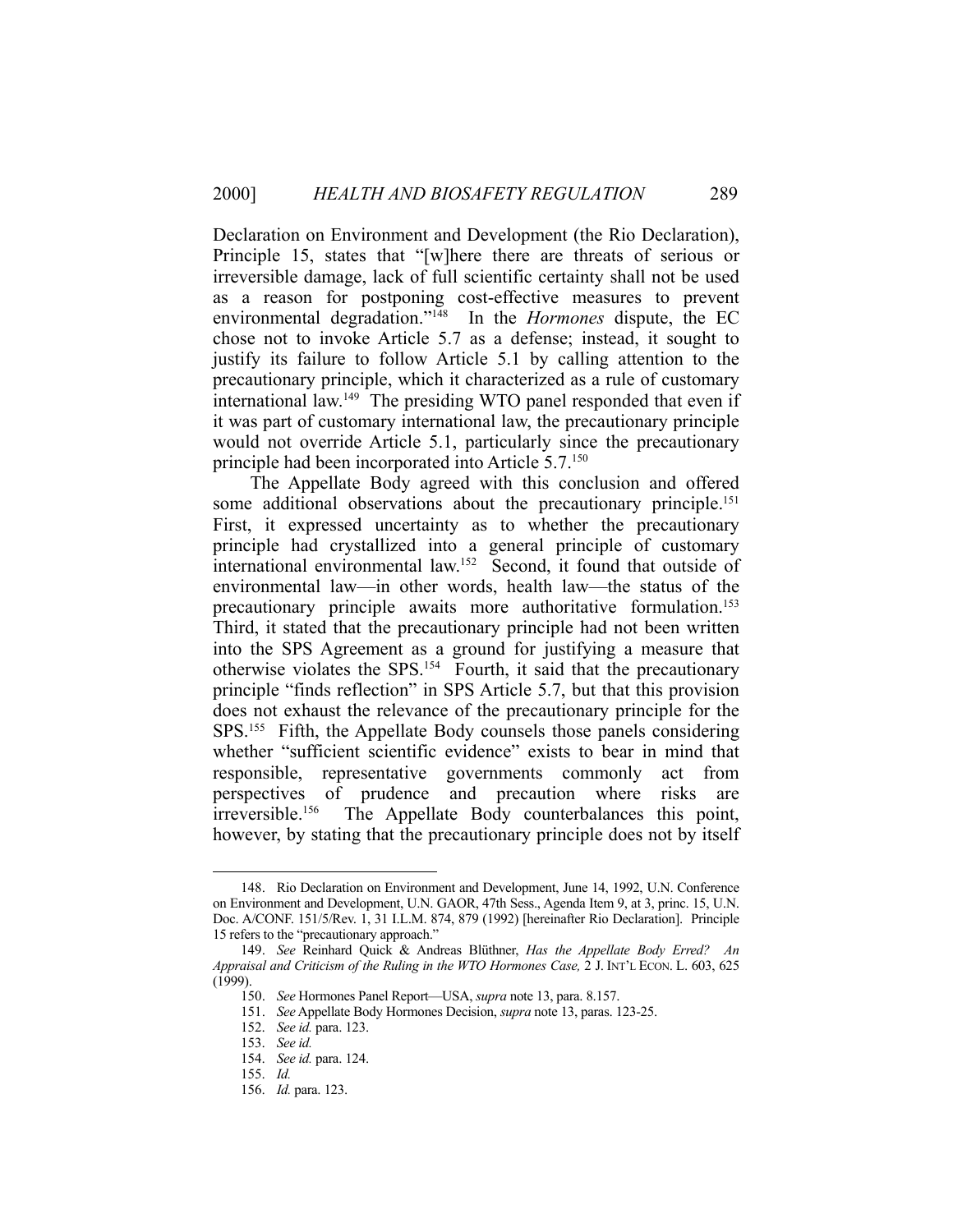relieve a panel from applying principles of treaty interpretation.<sup>157</sup> What all these dicta add up to must await clarification in future cases.

 As noted above, Article 5.7 states that when relevant scientific evidence is insufficient, governments may provisionally adopt SPS measures on the basis of available pertinent information.<sup>158</sup> Future adjudications will determine how insufficient evidence can be and still justify a SPS measure. It is also unclear whether Article 5.7 provides an exemption to other SPS disciplines beyond Article 2.2.

### *C. Appraisal of SPS Dispute Settlement*

 SPS dispute settlement is providing good results for producers in exporting countries. Three complaints have been brought to the WTO and have been adjudicated in favor of the exporter.<sup>159</sup> As of June 2000, two of these decisions have forced changes in national health regulations.160 Champions of SPS claim that no health interests have been sacrificed because the overruled import bans were unjustified, but until new imports enter, and time ensues, no one can know for sure.

 Resolving the legal dispute is not equivalent to resolving the health dispute. Suppose that Australia complies with the WTO ruling, allows in Canadian salmon, and then suffers a huge loss from foreign salmon disease. Who would bear the cost of the WTO panel being wrong about the danger of alien pathogens? Surely not the panel. Not the Canadian exporter, nor the WTO. No, it would be Australians that would suffer that liability. Right now, defendant countries like Australia have nothing to gain from SPS litigation and plaintiff countries like Canada have nothing to lose.<sup>161</sup>

 It should also be noted that the SPS Agreement—which was largely initiated by the U.S. government—favors those countries that have a surfeit of administrative procedures. Governments that can produce a voluminous risk assessment, show that it was considered by regulators, and document each step of the regulatory process will probably do better as SPS defendants than countries with thinner regulatory structures. This may be one reason why no case has been

 <sup>157.</sup> *See id.*

 <sup>158.</sup> *See* SPS Agreement, *supra* note 1, art. 5.7.

 <sup>159.</sup> *See* Appellate Body Hormones Decision, *supra* note 13; Appellate Body Salmon Decision, *supra* note 13; Appellate Body Agricultural Products Decision, *supra* note 13.

 <sup>160.</sup> *See Overview of the State-of-Play of WTO Disputes*, pt. I, para. 20 (visited June 10, 2000) <http://www.wto.org/wto/dispute/bulletin.htm> (noting Japan's compliance); *see also* notes 29a, 35 and text accompanying.

 <sup>161.</sup> Arguably, Australia gains by having the WTO free its regulatory system from encrusted special interests (i.e., salmon producers).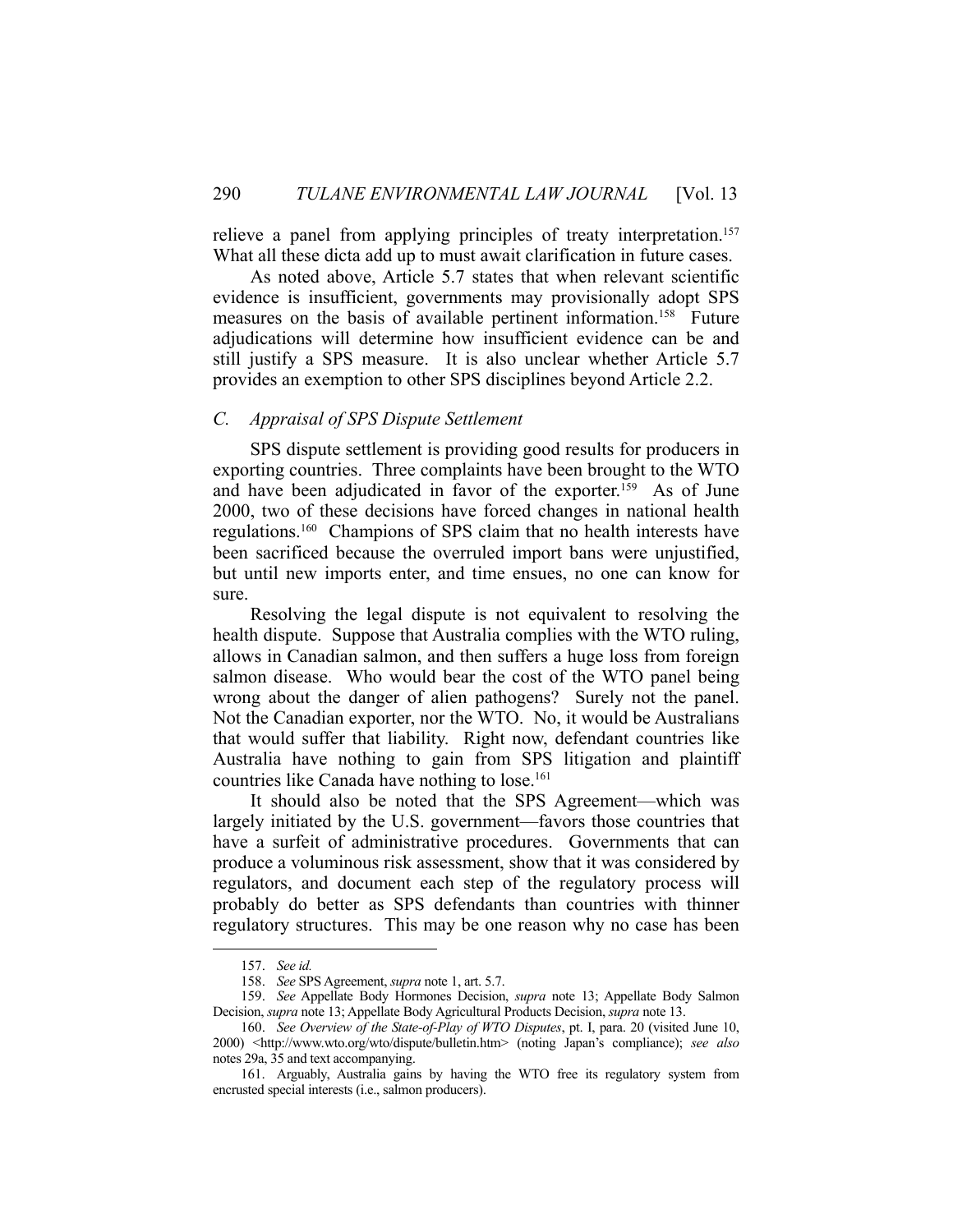lodged against the United States even though there are numerous U.S. regulations that keep out foreign agricultural products. On the other hand, the United States could be disadvantaged by its activist judiciary. If a federal agency undertakes a risk assessment and decides to allow in an import, and then the agency's action is overturned by a court for having exceeded the agency's authority, the exporting country would have a strong SPS case against the United States.

 Although most SPS disciplines need extended observation before one can draw any conclusion, it is not too soon to begin drawing conclusions about Article 5.5, the requirement for regulatory consistency in levels of health protection being sought. In conducting an examination of national policymaking, a SPS panel is bound to provoke public concern about the loss in regulatory autonomy. The stringency of SPS Article 5.5 can be seen by comparing it to U.S. Commerce Clause and European Community internal market jurisprudence.<sup>162</sup> While an odd exception may exist, facially neutral regulations are not struck down either in Europe or the United States for being more stringent than regulations applied in comparable situations. Thus, Article 5.5 is too extreme an should be repealed.

## III. PRECAUTIONARY PRINCIPLE AND LABELING

 Part III of this Article reviews two of the most controversial topics in SPS law. The first section of this Part discusses the ambiguities of the precautionary principle and how they relate to the SPS. In the second section, the topic of labeling, particularly as it relates to GM products, is discussed.

#### *A. Precautionary Principle*

<u>.</u>

 As noted above, the Appellate Body held that the precautionary principle finds reflection in SPS Article 5.7, which states that where scientific evidence is insufficient, governments "may provisionally adopt sanitary or phytosanitary measures on the basis of available pertinent information."163 Article 5.7 provides leeway to an

 <sup>162.</sup> *See* DAMIEN GERADIN, TRADE AND THE ENVIRONMENT: ACOMPARATIVE STUDY OF EC AND US LAW 23-29, 37-39, 60-65 (1997); *see also* Maine v. Taylor, 477 U.S. 131, 150 (1986). In *Maine v. Taylor*, the Court reversed the United States Court of Appeals for the First Circuit and reinstated the federal conviction of the appellee under the Lacey Act for importing baitfish into Maine in violation of state law. *See id.* at 151-52. The Court considered and rejected the contention that Maine's law violated the Commerce Clause because Maine allowed the importation of salmonids but not baitfish. *See id.* at 140-52.

 <sup>163.</sup> SPS Agreement, *supra* note 1, art. 5.7.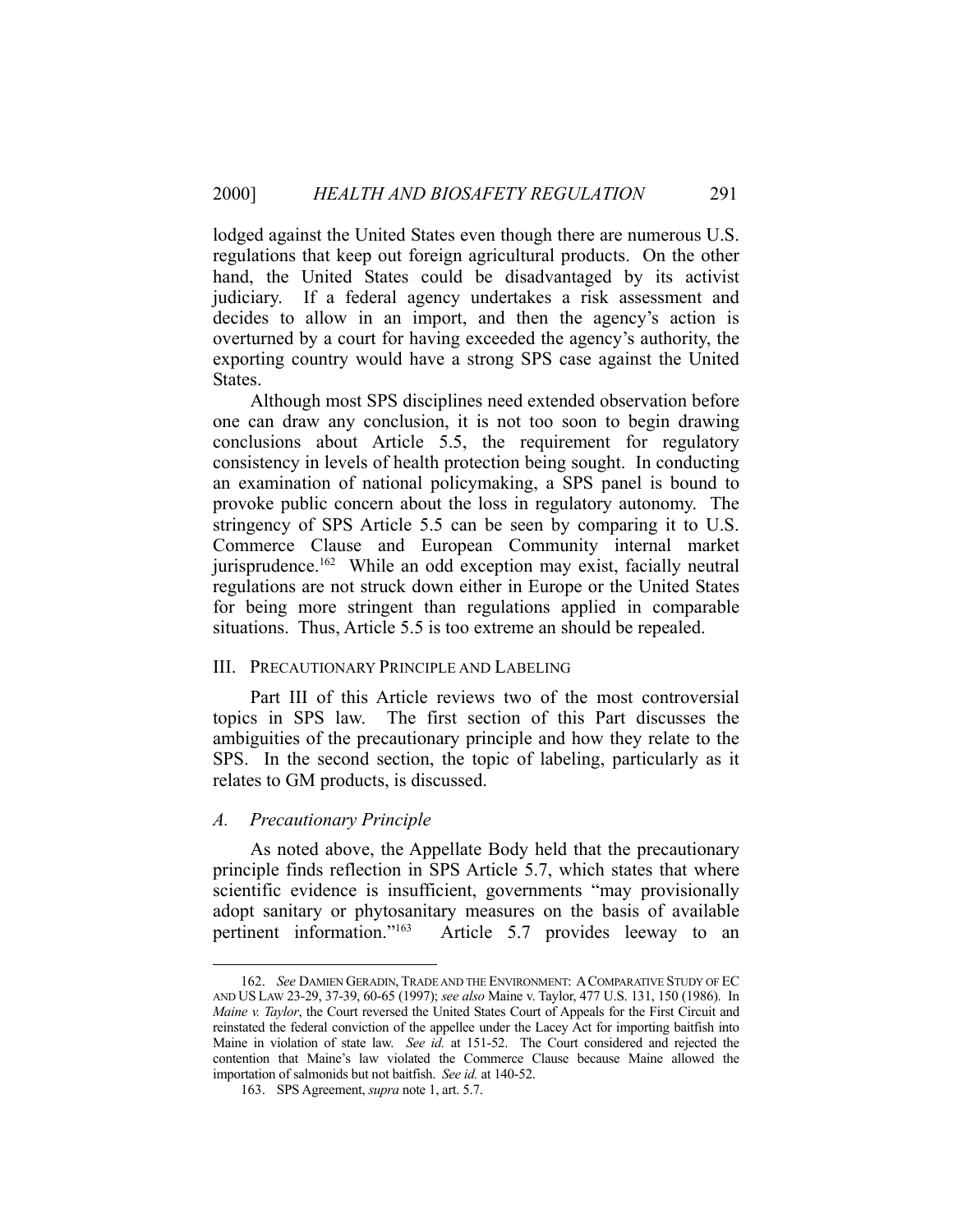interventionist-minded government worried about unknown risk. At this early stage of SPS adjudication, there is no reason to conclude that the existing language in Article 5.7 is inadequate to address the problem of uncertain science.

 Nevertheless, Article 5.7 is viewed as insufficient from two sides. Consumer groups and the Commission say that the precautionary principle should be written into the Article, or, more broadly, into the WTO Agreement.<sup>164</sup> The word "provisionally" is also objected to because it suggests that precautionary measures should be time limited. On the other side, some business groups and developing country governments view Article 5.7 as a potential loophole that allows trade restrictions lacking a scientific basis.<sup>165</sup>

 One problem with incorporating the precautionary principle into the SPS is that there is no single authoritative statement of the principle.166 The various intergovernmental renditions of the principle differ on key elements. For example, the 1982 World Charter for Nature states that "[a]ctivities which are likely to pose a significant risk to nature shall be preceded by an exhaustive examination; their proponents shall demonstrate that expected benefits outweigh potential damage to nature, and where potential adverse effects are not fully understood, the activities should not proceed."167 This seems to be directed at individual economic activity and mandates a costbenefit analysis. In 1990, the Bergen Conference Ministerial Declaration on Sustainable Development (the Bergen Declaration) employed the term "precautionary principle" and states that "[w]here

 <sup>164.</sup> For example, the World Wildlife Fund has called for amending or interpreting the SPS Agreement and the TBT Agreement to respect fully the precautionary principle. *See* WORLD WILDLIFE FOUNDATION, A REFORM AGENDA FOR THE WTO SEATTLE MINISTERIAL CONFERENCE 4 (1999). The Commission brought up SPS reform at the failed WTO negotiations for a "Clinton Round" in Seattle. *See EU Defends Link of AG to Other Parts of Seattle Declaration*, Inside US Trade, at 1, 2 (Dec. 10, 1999) [hereinafter *EU Defends Link of AG*].

 <sup>165.</sup> Letter from the United States Council for International Business et al., to the Honorable Charlene Barshefsky, United States Trade Representative 1-2 (Apr. 14, 1999), *reprinted in* Inside US Trade, at 8-9 (Apr. 23, 1999); *Economic Growth, Trade and Investment: Report of the Secretary-General*, U.N. ESC, Comm'n on Sustainable Dev., 8th Sess., para. 46, U.N. Doc. E/CN.17/2000/4 (2000), *available at* (visited June 23, 2000) <http://www.un.org/esa/ sustdev/csd8/csd8\_docs.htm>.

 <sup>166.</sup> The earliest discussion this author has seen of the role of precaution in sanitary measures was by John Bell Condliffe in 1940. Condliffe explained that it is "not a simple matter to determine when precautionary measures are unjustified and are, in fact, simply a method of indirect protectionism." J.B. CONDLIFFE, THE RECONSTRUCTION OF WORLD TRADE 199 (1940). The precautionary principle had its modern origin at the Second North Sea Conferences in 1987. *See* James Cameron & Juli Abouchar, *The Precautionary Principle: A Fundamental Principle of*  Law and Policy for the Protection of the Global Environment, 14 B.C. INT'L & COMP. L. REV. 1, 4-5 (1991).

 <sup>167.</sup> World Charter for Nature, Oct. 28, 1982, para. 11(b); 22 I.L.M. 455, 458 (1983).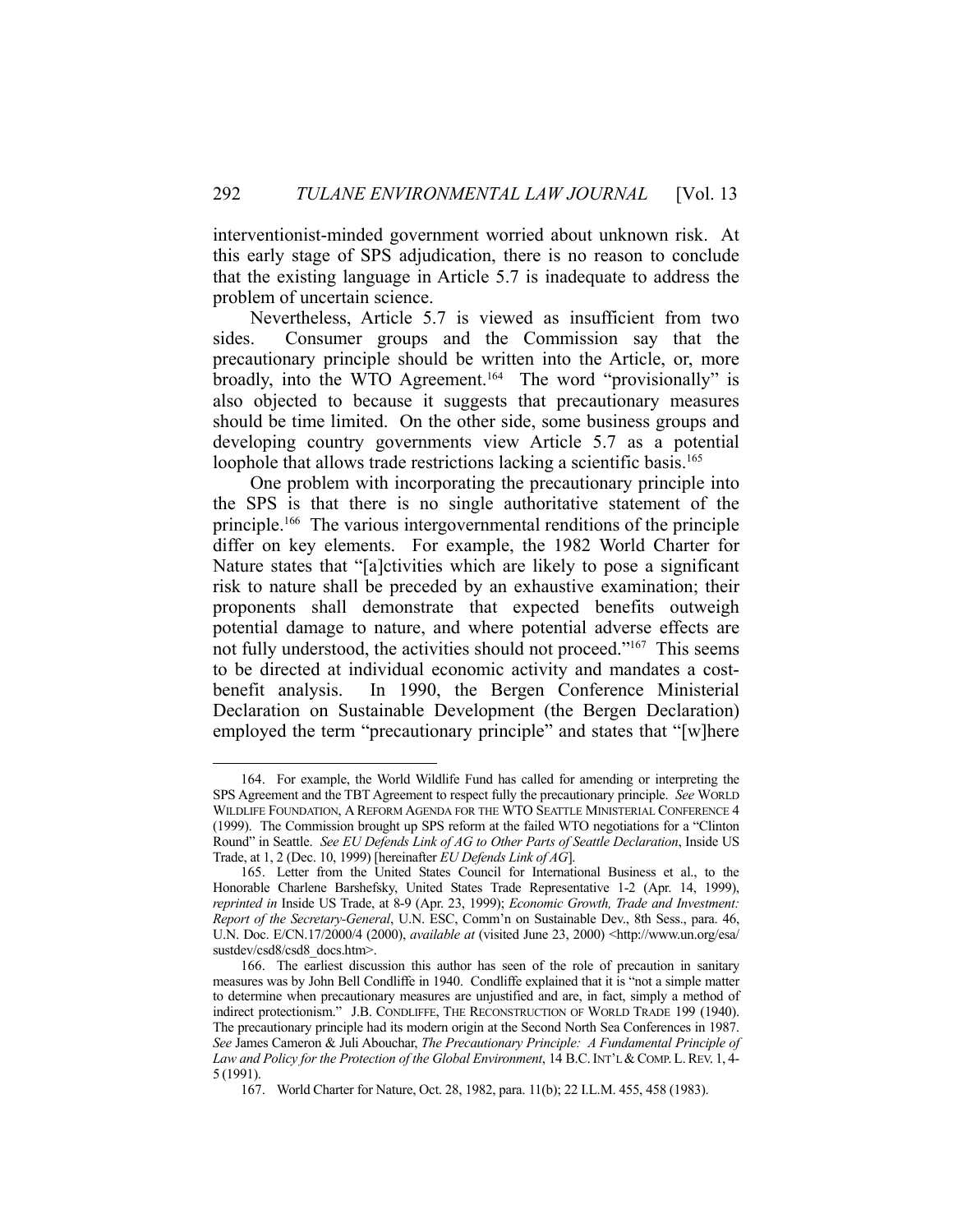there are threats of serious or irreversible damage, lack of full scientific certainty should not be used as a reason for postponing measures to prevent environmental degradation."168 The Bergen Declaration seems to be directed at governmental measures and proposes that they go forward in the absence of full scientific certainty. Measures to prevent environmental degradation could be inhibitory (e.g., government regulations) or promotional (e.g., government subsidies).

 The most well-known formulation came in the Rio Declaration of 1992. Denoted as the "precautionary approach," it states that "[w]here there are threats of serious or irreversible damage, lack of full scientific certainty shall not be used as a reason for postponing cost-effective measures to prevent environmental degradation."169 This provision seems to be directed at governmental measures and suggests that cost-effective action not be postponed while awaiting more scientific information. Similar to all versions of the precautionary principle, it provides guidance in situations of scientific uncertainty. According to James Cameron, a leading legal expert on the principle, when scientific certainty is present, measures to forestall harm are "preventative," not precautionary.<sup>170</sup>

 It is unclear what "cost-effective" means in this context. In 1998, the Commission formulated guidelines for the application of the precautionary principle which state that "[m]easures based on the precautionary principle must include a cost/benefit assessment  $\ldots$ ."<sup>171</sup> This accords with the views of one prominent environmental analyst who explains that "[i]t is critical to recognize that the

 <sup>168.</sup> Bergen Conference, Ministerial Declaration on Sustainable Development, May 16, 1990, para. 7, *reprinted in* 20 ENVTL. POL'Y & LAW 100, 100 (1990). *Cf.* International Tribunal for Law of the Sea, Southern Bluefin Tuna Cases (N.Z. v. Japan; Austl. v. Japan) 32 I.L.M. 1624 (Provisional Measures Order of Aug. 27, 1999), Separate Op. of Judge Laing, para. 14, *available at* (visited June 10, 2000) <http://www.un.org/Depts/los/ITLOS/3Laing.htm>. Judge Laing formulates the precautionary principle as: "[I]n the face of serious risk to . . . the environment, scientific uncertainty or the absence of complete proof should not stand in the way of positive action to minimize risks or take actions of a conservatory, preventative or curative nature." *Id.*

 <sup>169.</sup> Rio Declaration, *supra* note 148, princ. 15.

 <sup>170.</sup> James Cameron, *The Precautionary Principle*, *in* TRADE, ENVIRONMENT, AND THE MILLENNIUM 239, 241 (Gary P. Sampson & W. Bradnee Chambers eds., 1999).

 <sup>171.</sup> European Comm'n, Guidelines on the Application of the Precautionary Principle, HB/hb D(98), at 9 (Oct. 17, 1998) (on file with author). The most recent version of the EC Guidelines was published in February 2000. *See* European Comm'n, Communication from the Commission on the Precautionary Principle, COM(00)1 (Feb. 2, 2000).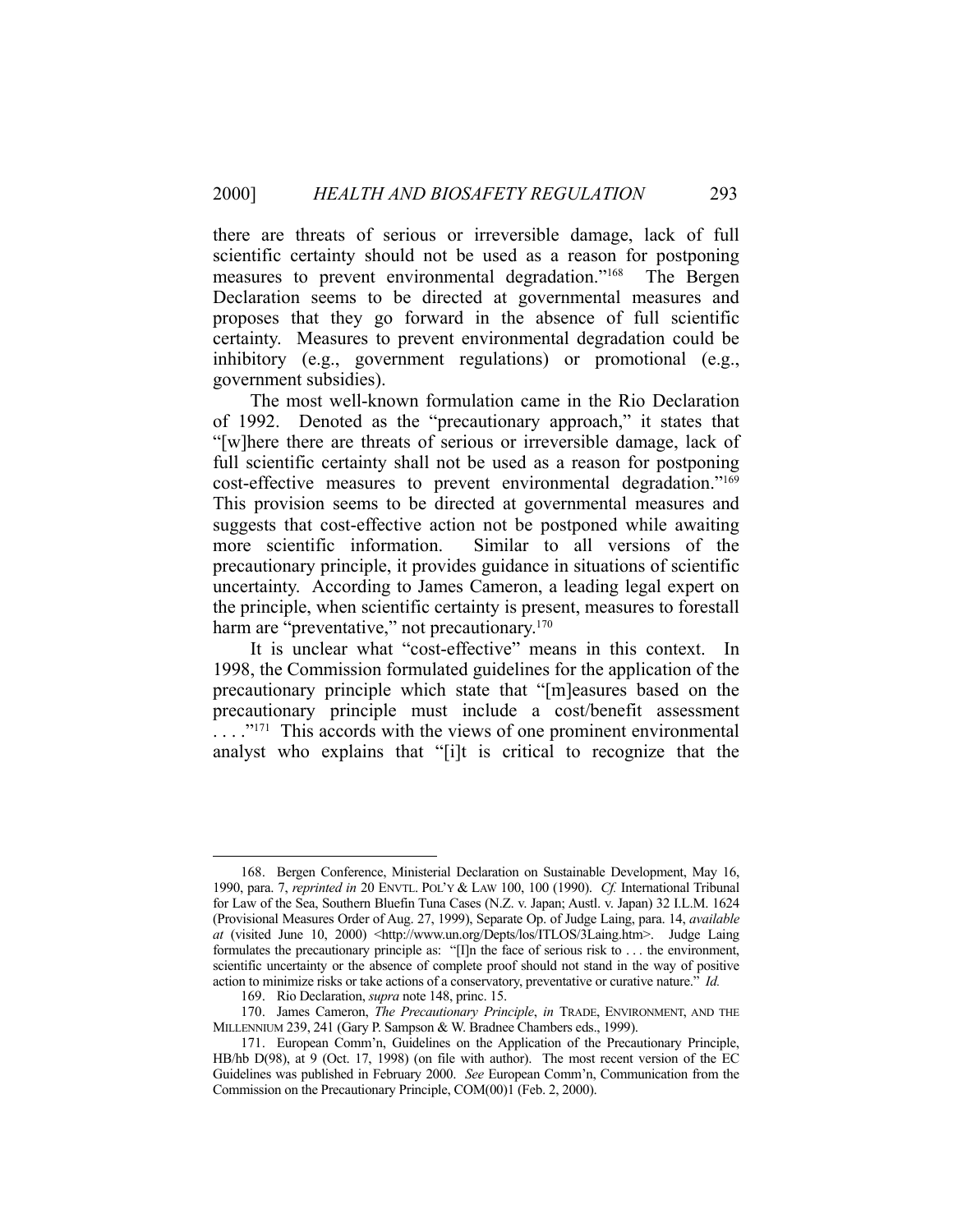precautionary principle is meaningless without a robust analysis of the economic aspects of its application in particular cases."172

 Incorporating the Rio Declaration precautionary approach into the SPS would constitute a major change because, as presently interpreted, the SPS does not mandate reliance on benefit-cost analysis.<sup>173</sup> The SPS permits governments to impose very costly controls so long as some minimal risk is being avoided.<sup>174</sup> Although the precautionary principle might loosen the SPS in allowing regulation without "full scientific certainty," such loosening would be countered by a new requirement for a cost-effectiveness finding. Thus, contrary to the assumptions of some consumer advocates, adding the precautionary principle to the SPS would not necessarily make it easier for governments to justify bans on hormones or GM products.175

 There is no one official rendition of the precautionary principle. Some commentators exclude the cost-benefit test; for instance, the WTO Secretariat states that the precautionary principle calls for caution "to ensure safety margins against possibly irreversible damage."176 Another interpretive issue involves the allocation of the burden of proof in a regulatory process.<sup>177</sup> For example, the 1998 Wingspread Statement on the Precautionary Principle says that "[w]hen an activity raises threats of harm to human health or the environment, precautionary measures should be taken even if some cause and effect relationships are not fully established scientifically. In this context the proponent of an activity, rather than the public, should bear the burden of proof."<sup>178</sup> The advocacy group Public

 <sup>172.</sup> Konrad von Moltke, *The Dilemma of the Precautionary Principle in International Trade*, BRIDGES (Int'l Ctr. for Trade & Sustainable Dev.), July-Aug.1999, at 3, *available at* (visited June 10, 2000) <http://ictsd.org/English/BRIDGES3-6.pdf>.

 <sup>173.</sup> *See* Wayne Jones, *Weigh Up the Costs and Benefits*, OECD OBSERVER, No. 216, Mar. 1999, at 30; Donna Roberts, *Preliminary Assessment of the Effects of the WTO Agreement on Sanitary and Phytosanitary Trade Regulations*, 1 J. INT'L ECON. L. 377, 404 (1998).

 <sup>174.</sup> *See* Jones, *supra* note 173, at 30.

 <sup>175.</sup> For a discussion of the benefits of genetic modification, see Henry Miller, *Antibiotech Sentiment Has Its Own Risks*, FIN. TIMES, Mar. 22, 2000, at 1D; Julian Morris, *Flawed Campaign Threatens World's Poor: Environmentalists are Wrong to Oppose Free Trade in Genetically Modified Organisms*, FIN.TIMES, Nov. 23, 1999, at 15; MAHENDRA SHAH & MAURICE STRONG, CONSULTATIVE GROUP ON INT'L AGRIC. RESEARCH, FOOD IN THE 21ST CENTURY: FROM SCIENCE TO SUSTAINABLE AGRICULTURE 36-39 (1999), *available at* (visited June 10, 2000) <http://www.worldbank.org/html/cigar/publications/shahbook/shahbook.pdf>.

 <sup>176.</sup> WTO, SANITARY & PHYTOSANITARY MEASURES, *supra* note 47, at 13.

 <sup>177.</sup> *See* INTERNATIONAL ENVIRONMENTAL LAW AND POLICY 360-63 (David Hunter et al. eds., 1998).

 <sup>178.</sup> Wingspread Statement on the Precautionary Principle, Jan. 25, 1998, *available at* (visited June 10, 2000) <http://users.wantree.com.au/~rabbit/prec.htm>; *see* Ronald Bailey, *Precautionary Tale*, REASON, Apr. 1999, at 37.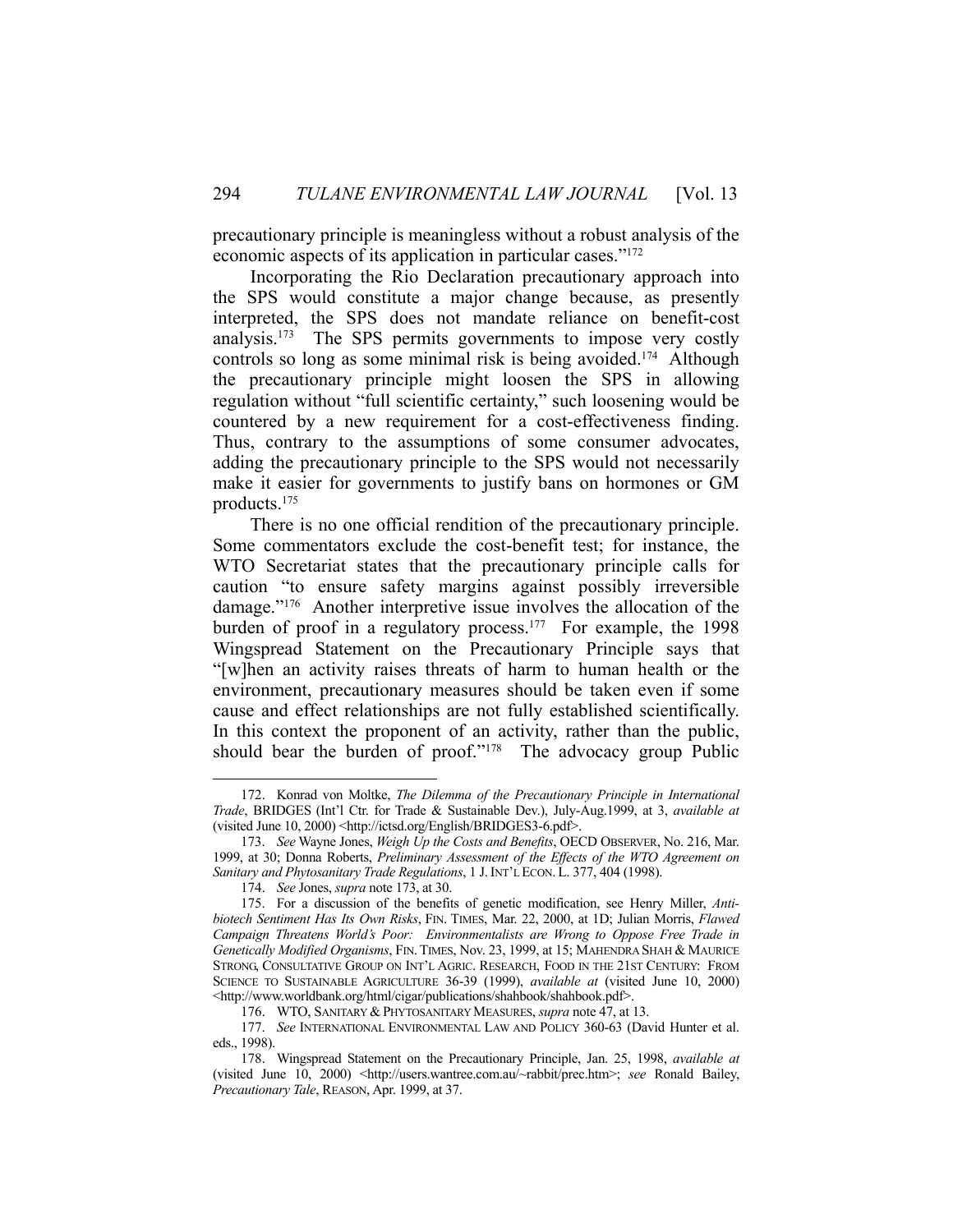Citizen states the principle as "potentially dangerous substances must be proven safe before they are put on the market."<sup>179</sup> Both the Wingspread and Public Citizen formulations seek to put the onus on the producer rather than the regulator. The World Charter for Nature seems to do so as well.

 Given these variations, the existence of a coherent precautionary principle seems doubtful. Proponents of the principle need to explain what its value-added would be to a rational decision-maker using analytical techniques for the estimation and management of risks. It is not clear that the principle of "precaution" (or simply caution) would improve the quality of decisions.

 A little-noted characteristic of SPS rules is that they apply in the same way to national regimes where:

(A) private activities are prohibited unless the proponent shows them to be safe, and

(B) private activities are permitted unless a regulator shows them to be unsafe and hence prohibits them.

While there are probably no governments that are pure Type A or  $B$ <sup>180</sup>, governments differ widely in their regulatory approach to risk. Yet the SPS is procrustean in requiring evidence of risk before a product can be regulated (other than provisionally). Even regulatory inaction—refusing to approve a new product—is a governmental measure if there is an underlying law which prohibits activities unless they are permitted.

 SPS rules are not neutral between Type A and B countries. Consider the following example: Suppose a regulator wants to be very cautious about the bioengineering practice of blending fish genes into fruit and decides to wait twenty years (i.e., one human generation) of innocuous use elsewhere before granting approval for such GM products. Assuming that GM products come within the scope of the SPS, its rules would seem to disallow such extreme risk aversion, if twenty years is too long to be "provisional."181 This example shows that Type A countries may have a harder time complying with the SPS than Type B countries.

 <sup>179.</sup> WALLACH & SFORZA, *supra* note 3, at 54, 60.

 <sup>180.</sup> Pascal Lamy, the Trade Commissioner of the European Union, opines to the contrary: "In the U.S. they believe that if no risks have been proven about a product, it should be allowed. In the EU we believe something should not be authorized if there is a chance of risk." *European Union: Parliament Yields in Spat with Prodi, But "People's Party" Issues New Demands*, Daily Rep. for Execs. (BNA), at A-9 (Sept. 3, 1999), *available in* Westlaw, BNA-DER Library, File No. 171 DER A-9, 1999.

 <sup>181.</sup> *See* SPS Agreement, *supra* note 1, art. 7.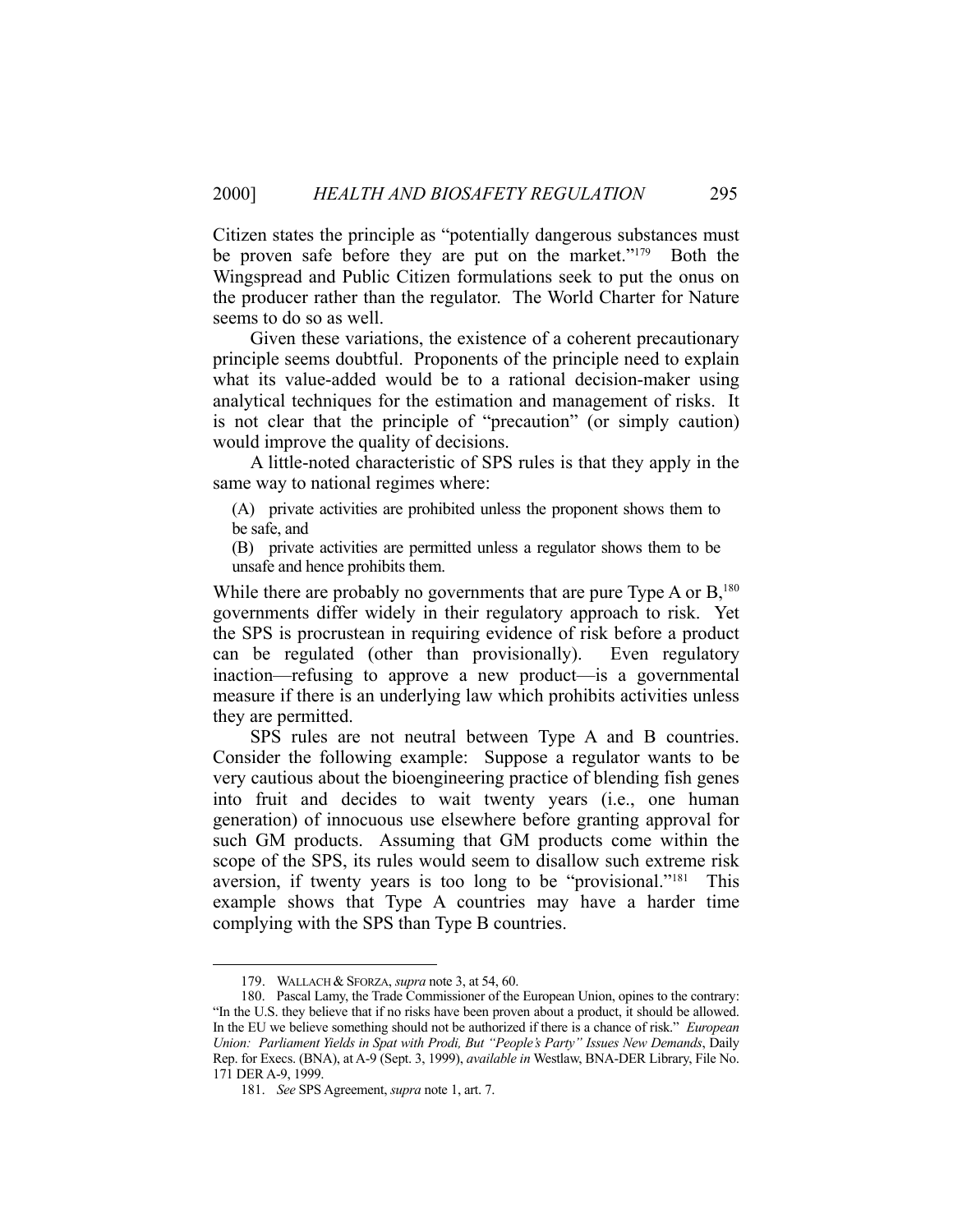This situation has led many environmentalists to call for a change in the burden of proof in WTO/SPS proceedings.182 In the *Hormones* dispute, for example, the United States was able to prevail by showing that the Commission's hormone ban was not based on a risk assessment. The SPS rules could be changed to require the United States to prove that the banned hormones are safe.

 The tightness of SPS rules is only one aspect of the broader debate about the precautionary principle. Proponents have a much broader goal than taking the WTO's thumb off national regulators: They want to fortify national regulation of technological change.<sup>183</sup> It would be interesting to run a simulation of a "strong" precautionary principle and apply it to the major innovations of the Twentieth Century, such as nuclear fission, lasers, jet engines, contact lenses, antibiotics, etc. Would the precautionary principle have slowed these down?

#### *B. Product Labeling*

1

 SPS rules are unclear regarding mandatory product labeling. In its definition of SPS measures, the Agreement includes "packaging and labeling requirements directly related to food safety."184 The implication is that other labeling requirements are not supervised by the SPS. For example, labeling for general consumer information would seem to be supervised, if at all, by other WTO agreements such as the TBT and the GATT.185 But no panel has yet clarified this point. Some legal analysts have suggested that a labeling requirement for meat produced with added hormones would violate WTO rules.186 Many developing country governments argue that ecological labeling (eco-labeling) requirements are inconsistent with WTO rules.187

 <sup>182.</sup> *See, e.g.*, CENTER FOR INT'L ENVT'L LAW & GREENPEACE INT'L, SAFE TRADE IN THE 21ST CENTURY: AGREENPEACE BRIEFING KIT 10-11 (1999).

 <sup>183.</sup> *See generally* PROTECTING PUBLIC HEALTH & THE ENVIRONMENT: IMPLEMENTING THE PRECAUTIONARY PRINCIPLE (Carolyn Raffensperger & Joel A. Tickner eds. 1999).

 <sup>184.</sup> SPS Agreement, *supra* note 1, Annex A, para. 1.

 <sup>185.</sup> *See* Terence P. Stewart & David S. Johanson, *Policy in Flux: The European Union's Laws on Agricultural Biotechnology and their Effects on International Trade*, 4 DRAKE J. AGRIC. L. 243, 285-92 (1999) (discussing the applicability of the TBT and the SPS to GM labeling).

 <sup>186.</sup> *See, e.g.*, John Stephen Fredland, Note, *Unlabel Their Frankenstein Foods: Evaluating a U.S. Challenge to the European Commission's Labelling Requirements for Food Products Containing Genetically Modified Organisms*, 33 VAND. J. TRANSNAT'L L. 183 (2000); Gary N. Horlick, *The World Trading System at the Crossroad of Science and Politics*, *in* THE NEXT TRADE NEGOTIATING ROUND: EXAMINING THE AGENDA FOR SEATTLE 257, 258 (Jagdish Bhagwati ed., 1999); Sara Pardo Quintillán, *Free Trade, Public Health Protection and Consumer Information in the European and WTO Context*, J. OF WORLD TRADE, Dec. 1999, at 170, 171-72.

 <sup>187.</sup> *See* Magda Shahin, *Trade and Environment: How Real is the Debate?*, *in* TRADE, ENVIRONMENT, AND THE MILLENNIUM,*supra* note 170, at 35, 54.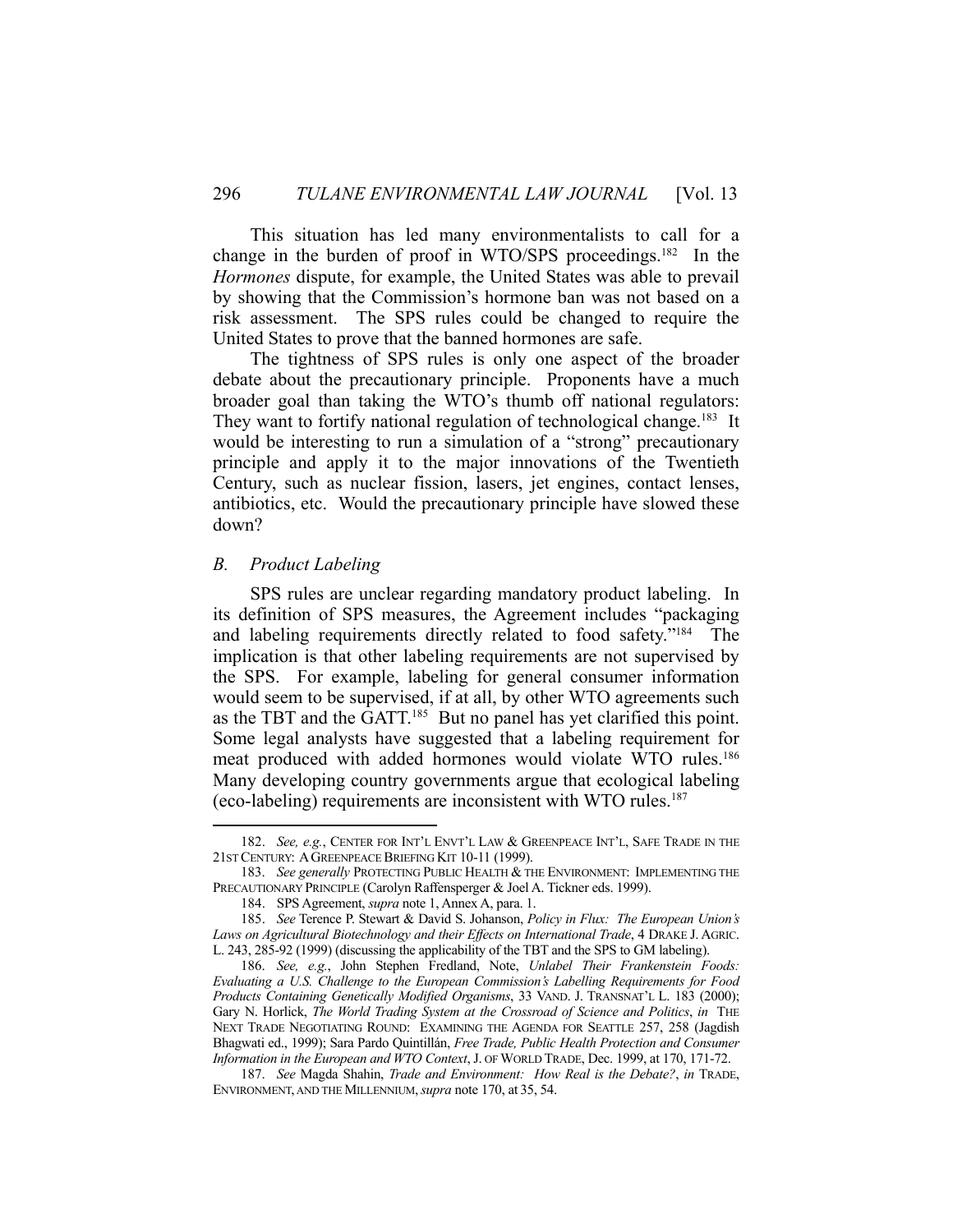Within civil society, there is strong support for labeling. Recently, Consumers International stated that "[m]easures to support informed choice should not be undermined by the WTO; for example, the labeling of genetically modified foods should not be threatened by WTO rules."<sup>188</sup> Recognizing the adage that "you are what you eat," many consumers seek information not only about the salubriousness of food, but also the corporate ethics of its producers.

 The biggest labeling conflict involves genetic modification. Many governments are already implementing labeling requirements (e.g., the EU and Japan) or are moving toward them (e.g., Australia). Indeed, in 1999, a United Nations Development Programme study urged that every country should demand transparency and labeling of transgenic products.189 But some governments, such as the United States and Canada, have resisted the labeling movement.<sup>190</sup> According to the U.S. Trade Representative: "In the United States, companies are not required to label products simply because they are produced through biotechnology. The United States believes that such labeling is unnecessary, in the absence of an identified and documented risk to safety and health."<sup>191</sup>

 In general, factual product labels are a market friendly measure. Providing consumers additional information empowers them to make choices according to their own self-interest.<sup>192</sup> Although a labeling requirement is coercive when the manufacturer would prefer not to disclose the information, labeling is a lot less coercive than banning a product. In the long run, labeling could prove beneficial to the GM industry by enabling a gradual buildup of consumer confidence regarding the safety of genetic modification.<sup>193</sup>

 <sup>188.</sup> CONSUMERS INTERNATIONAL, CONSUMER RIGHTS AND THE MULTILATERAL TRADING SYSTEM: WHAT NEEDS TO BE DONE BEFORE A MILLENNIUM ROUND 9 (1999).

 <sup>189.</sup> *See* U.N. DEV. PROGRAMME, HUMAN DEVELOPMENT REPORT 75 (1999).

 <sup>190.</sup> *See* Daniel Pruzin, *U.S., Canada Concerned About Increase in Labeling Measures Affecting GMOs*, 22 INT'L ENV'T REP. (BNA) 525 (June 23, 1999); Michiyo Nakamoto, *Japan's Food Labels Decision may Fuel Trade Friction: Tokyo Is Not Against Genetically Modified Food, But Is Responding to Consumer Concerns*, FIN.TIMES, Sept. 16, 1999, at 4.

 <sup>191.</sup> U.S. TRADE REPRESENTATIVE, 1999 NATIONAL TRADE ESTIMATE REPORT ON FOREIGN TRADE BARRIERS 112 (1999). It is unclear whom the U.S. Trade Representative means by the "United States." In 1999, a Gallup poll showed that 68 percent of the public wants labeling of GM organisms, even if labeling leads to a higher price. *See* Scott Kilman, *Biotech Scare Sweeps Europe, and Companies Wonder if U.S. Is Next*, WALL ST.J., Oct. 7, 1999, at A1.

 <sup>192.</sup> This assumes that the label is accurate. If a label imparts information that is untrue or is incapable of being verified, then such a label will not strengthen the market.

 <sup>193.</sup> Mandatory labeling may be unconstitutional in countries which have strong protections for freedom of speech. For example, in 1996, the United States Court of Appeals for the Second Circuit ruled that Vermont's factual label requirement unconstitutionally compelled the producer to disclose its use of recombinant bovine growth hormones. *See* International Dairy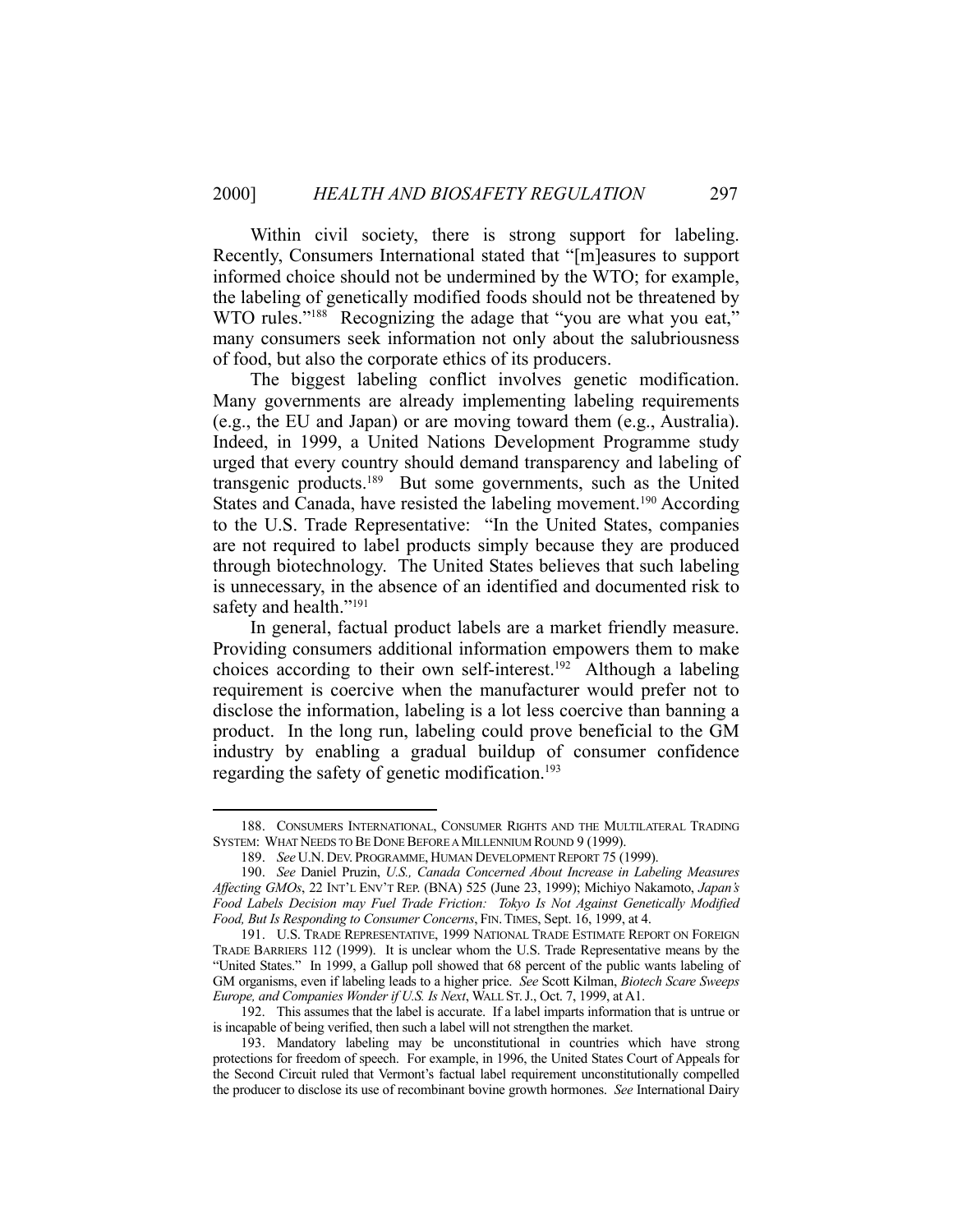It may be true that gratifying consumer inquisitiveness with unnecessary information will turn counterproductive if consumers make irrational choices with that information. But even so, it is hard to see how the WTO can call factual food labeling unnecessary when the WTO permits governments to require labels disclosing the country of origin.194 The WTO would put itself in peril by attempting to restrict factual labeling.195

#### IV. CARTAGENA PROTOCOL ON BIOSAFETY

 In January 2000, an intergovernmental conference approved the Cartagena Protocol on Biosafety to the Convention on Biological Diversity (the Biosafety Protocol or the Protocol).<sup>196</sup> A similar effort a year earlier had ended in deadlock, and it appears that the new willingness of governments to compromise resulted from a more conciliatory stance by industry and a desire by politicians to avoid another failure like the WTO Seattle Ministerial Conference.197 The Biosafety Protocol has many important facets beyond the scope of this Article and the discussion here will focus only on implications for the SPS agreement, the precautionary principle, and labeling.

 The Biosafety Protocol is an environmental treaty with the stated objective of "ensuring an adequate level of protection in the field of the safe transfer, handling and use of living modified organisms

Foods Ass'n v. Amestoy, 92 F.3d 67, 73-74 (2d Cir. 1996). In the Second Circuit's view, Vermont was wrong to assume that it had a substantial state interest in facilitating the public's right to know. *See id.* at 72-74. By contrast, the rights of free speech and a free press apparently do not prevent states from banning public criticism of farmers and food companies from public criticism. *See* Melody Petersen, *Farmers' Right to Sue Grows, Raising Debate on Food Safety*, N.Y.TIMES,June 1, 1999, at A1.

 <sup>194.</sup> *See* GATT, *supra* note 5, art. IX.

 <sup>195.</sup> A recent WTO panel decision could suggest an additional reason for the WTO not to interfere with factual labels: namely, that a principal purpose of the WTO is to protect individuals and the marketplace. *See* WTO Panel Report, United States—Sections 301-310 of the Trade Act of 1974, WT/DS/152/R, para. 7.86 (Dec. 22, 1999), *available at* (visited June 10, 2000) <http://www.wto.org/dispute/distab.htm>. This decision, on the topic of the U.S. Trade Act of 1974, held that the defendant United States was not violating the WTO. *See id.* para. 7.186. In reaching this judgment, the WTO panel expanded on a GATT ruling to voice the remarkable conclusion that "[t]he multilateral trade system is, per force, composed not only of States but also, indeed mostly, of individual economic operators." *Id.* paras. 7.76, 7.84. A WTO oriented in favor of the individual and the market would be very unlikely to rule against factual labels.

 <sup>196.</sup> Cartagena Protocol on Biosafety to the Convention on Biological Diversity, *opened for signature* Jan. 29, 2000 [hereinafter Biosafety Protocol], *available at* (visited June 10, 2000) <http://www.biodiv.org/biosafel/biosafety-protocol.html>. For a critique of the Cartagena biosafety negotiations, see John H. Adler, *More Sorry Than Safe: Assessing the Precautionary Principle and Proposed International Biosafety Protocol*, 35 TEX.INT'L L.J. 173 (2000).

 <sup>197.</sup> *See EU Defends Link of AG*, *supra* note 164, at 1-2.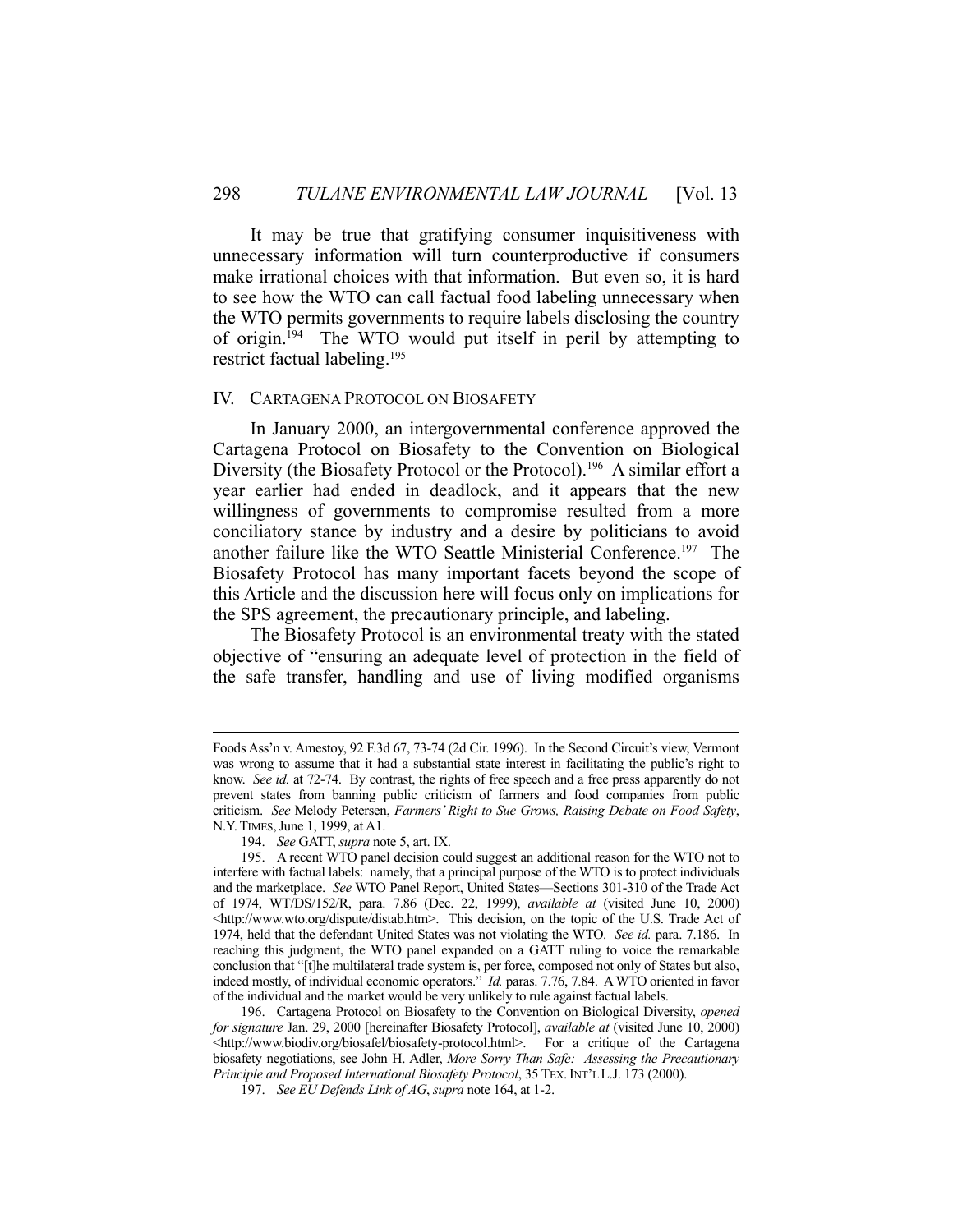resulting from modern biotechnology."198 Living organisms are defined as "any biological entity capable of transferring or replicating genetic material, including sterile organisms, viruses and viroids."199 Living modified organisms (LMOs) are defined as living organisms that "possess a novel combination of genetic material obtained through the use of modern biotechnology."200 Thus, for example, raw grain shipped to a food producer is an LMO, while the content of canned goods made by the producer is not an LMO. Pharmaceuticals for humans are excluded from the Protocol.<sup>201</sup>

 The Protocol sets up a system to regulate international trade of LMOs. For LMOs intended to be introduced into the environment (e.g., planted), the Protocol requires the government of the exporting country to give advance notice to the government of the intended importing country and declares that the importing country may prohibit such imports following a risk assessment.<sup>202</sup> The Protocol further provides that "[l]ack of scientific certainty . . . shall not prevent that Party from taking a decision, *as appropriate* . . . in order to avoid or minimize such potential adverse effects."203 For LMOs intended for direct use as food, feed, or processing, the Protocol declares that a Party may take a decision on imports under a domestic regulatory framework, or if it is a developing or transition country, may regulate imports following a risk assessment.<sup>204</sup> Such import decisions are subject to the same guidance regarding a lack of scientific certainty.<sup>205</sup> The importing country would need to be proactive as there is no advance notice procedure for LMOs used for food, feed, or processing. The Protocol also directs that "[m]easures based on risk assessment shall be imposed to the extent necessary to prevent adverse effects" of LMOs on biodiversity.<sup>206</sup> This is a positive requirement for action.

 <sup>198.</sup> Biosafety Protocol, *supra* note 196, art. 1.

 <sup>199.</sup> *Id.* art. 3(h). Not all organisms are living. For example, the protein prion that appears to cause bovine spongiform encephalopathy (BSE) may come within the terms of the SPS even though it is not a living organism.

 $200.$  *Id.* art. 3(g).

 <sup>201.</sup> *See id.* art. 5.

 <sup>202.</sup> *See id.* arts. 8, 10(l), 10(3b), 15(2). National decision-making may take into account socioeconomic considerations. *See id.* art. 26.1.

 <sup>203.</sup> *Id.* art. 10(6) (emphasis added). The Protocol does not identify this as the precautionary principle, but the stated objective of the Protocol alludes to Principle 15 of the Rio Declaration. *See id.* art. 1.

 <sup>204.</sup> *See id.* arts. 11(4), 11(6), 14(4).

 <sup>205.</sup> *See id.* art. 11(8).

 <sup>206.</sup> *Id.* art. 16(2).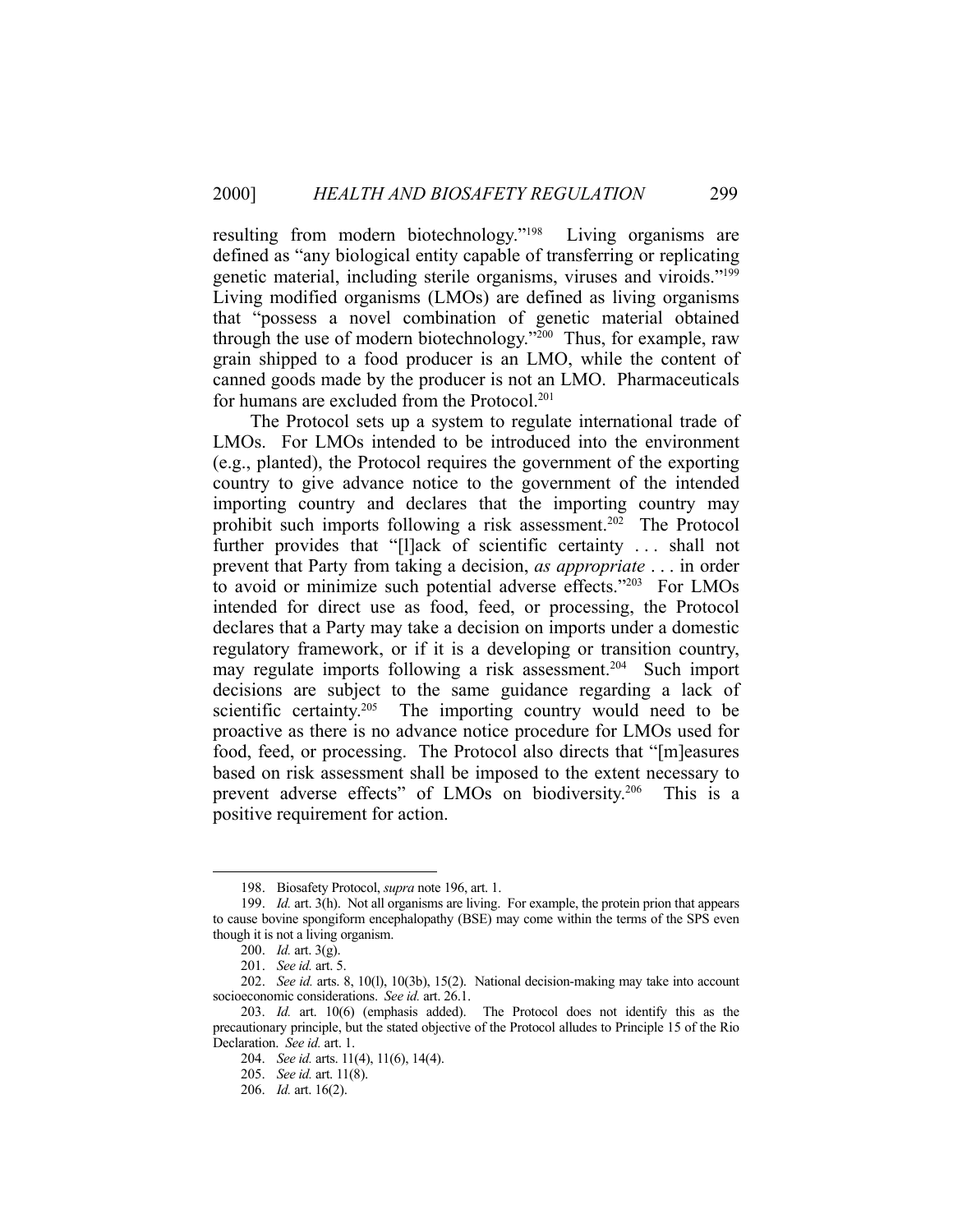The Protocol includes provisions regarding the minimum documentation needed for the transboundary movement of LMOs.<sup>207</sup> When intended to be introduced into the environment or held in contained use, LMOs are to be clearly identified.<sup>208</sup> When intended for use as food, feed, or processing, the requirements are less strict; the container need only say that it "may contain" LMOs.209 Detailed requirements for this are to be developed by the Conference of the Parties.

 The drafters sought to make the Biosafety Protocol compatible with the SPS, and it appears that they conceded. To the extent that the Protocol requires a trade measure—most notably in declaring that measures based on a risk assessment shall be imposed to the extent necessary to prevent adverse effects<sup>210</sup>—this would seem to be potentially consistent with SPS Articles 2.2 and 5.1. In permitting national discretion in using trade measures in the absence of scientific certainty, the Protocol would seem to be potentially consistent with SPS Article 5.7. Furthermore, action taken pursuant to the Protocol may become an international standard privileged under SPS Article 3.2, which would give an import ban or a label a presumption of consistency with SPS disciplines.

 Disputes about a national measure taken pursuant to the Biosafety Protocol could, of course, be brought to the WTO. But there is no reason to think that a WTO panel would rule against an import ban or label that meets the terms of the Protocol. As we look ahead, a key issue may be whether the dispute procedure of the Convention on Biological Diversity  $(CBD)^{211}$  will be utilized to make these judgments in an environmental context rather than relegating them to be made in the WTO trade context. Unlike the WTO dispute procedures which have compulsory jurisdiction, the CBD procedures depend upon prior consent of the parties before going to arbitration or submitting the dispute to the International Court of Justice.<sup>212</sup> But if the CBD arbitration or adjudication takes place, it seems likely that the WTO would grant deference to it. $213$ 

 <sup>207.</sup> *See id.* art. 18(2).

 <sup>208.</sup> *See id.* art. 18(2)(b)(c).

 <sup>209.</sup> *Id.* art. 18(2)(a).

 <sup>210.</sup> *See id.* art. 16(2).

 <sup>211.</sup> Convention on Biological Diversity, June 5, 1992, U.N. Conference on Environment and Development, UNEP/Bio.Div./N7BINC5/4, 33 I.L.M. 818 (1992).

 <sup>212.</sup> *See id.* art. 27.3; *see also* Biosafety Protocol, *supra* note 196, art. 34.

 <sup>213.</sup> SPS Article 11.3 states that nothing shall impair the rights of members under other international agreements, including the right to resort to good offices or a dispute settlement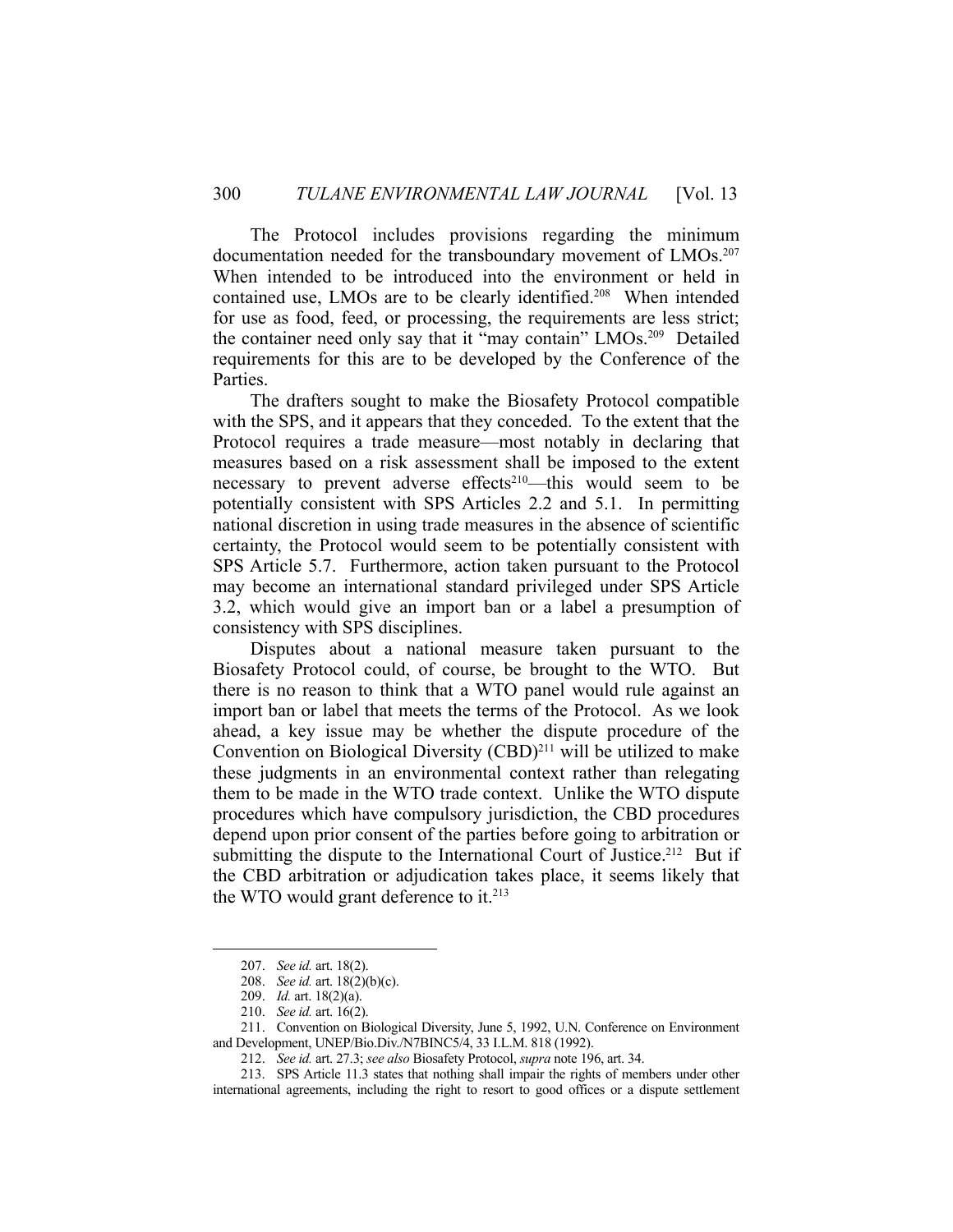The Biosafety Protocol employs a fairly strong version of the precautionary principle with no mention of cost-effectiveness. Yet it does state that importation decisions will be taken "as appropriate."214 It is unclear whether this is meant to incorporate a proportionality test.

#### V. CONCLUSION

 In its first five years, the SPS Agreement has been used by governments to challenge foreign trade barriers that may not be necessary. With the exception of a few rough spots, the process has worked reasonably well. Nevertheless, there are grounds for worry that the SPS endangers public support for the trade regime. As European Trade Commissioner Pascal Lamy admitted recently, the SPS Agreement "was not primarily conceived with consumers in mind."215

 In adjudicating SPS complaints, the WTO may gain a reputation as a naysayer to health and biosafety regulation. Every time it declares an SPS measure to be WTO-illegal, there will be consumers who lament a perceived loss in health security. Already there are many non-governmental organizations around the world who oppose the WTO because they believe that it privileges trade over a healthy environment. The WTO rules on food safety were one of the chief targets for protestors at the WTO Ministerial Conference in Seattle.

 The WTO demands science to justify sanitary measures that impede trade, but it seeks no science to justify commercial measures that impede trade, such as antidumping duties. This selective application of science undermines the WTO's claim that it is operating in the public interest.

 The debate over the precautionary principle has helped to clarify the difficulty of imposing science-based rules on national risk management processes that routinely balance science against social values. The drafters of the SPS thought it would be flexible enough to accommodate all legitimate health concerns, and perhaps it is. But the drafters did not foresee that the process of international supervision would become so controversial among consumers.

 The Biosafety Protocol is significant because it establishes new environmental rules that cut through some of the uncertainty in the

mechanism. *See* SPS Agreement, *supra* note 1, art. 11.3. This provision could serve as a basis for deference by the WTO to an arbitral decision under the CBD.

 <sup>214.</sup> Biosafety Protocol, *supra* note 196, arts. 10.6, 11.8.

 <sup>215.</sup> Pascal Lamy, Address at the Assembly of Consumers Associations in Europe Conference (Nov. 18-19, 1999), *available at* (visited June 10, 2000) <http://europe.eu.int/ comm/trade/speeches\_articles/spla05en.htm>.